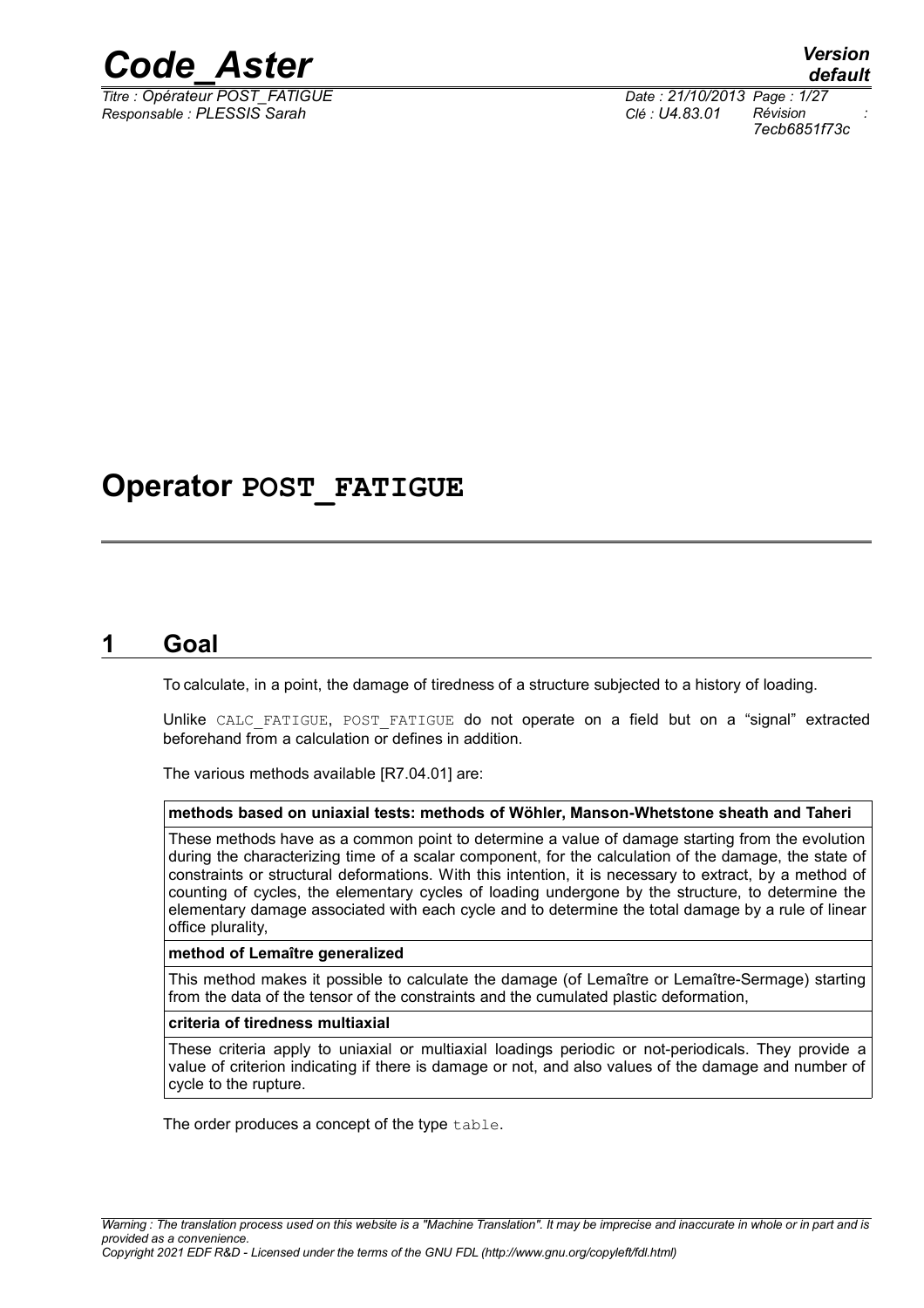*Titre : Opérateur POST\_FATIGUE Date : 21/10/2013 Page : 2/27 Responsable : PLESSIS Sarah Clé : U4.83.01 Révision :*

*7ecb6851f73c*

# **2 Syntax**

tabl\_post\_fatig = **POST\_FATIGUE (**

- # if purely uniaxial loading (or regarded as uniaxial)
	- ♦ / **LOADING = 'UNIAXIAL',**

 $\triangleleft$  HISTORY = F ( ♦ / SIGM = histsigm / [function] / [formula]  $\angle$  EPSI = histepsi  $\angle$ / [formula] ),  $COUNTING = / 'RAINFLOW',$ / 'RAINFLOW\_ MAX ', / 'RCCM', / 'NATURAL',  $\Diamond$  DELTA OSCI = / delta, [R] / 0. , [DEFECT]  $\Diamond$  COEF MULT = F ( ♦ KT = kt), [R]  $\Diamond$  CORR KE = 'RCCM',  $\Diamond$  TOO BAD = / 'WOHLER', / 'MANSON COFFIN', / **'TAHERI** MANSON', / 'TAHERI\_MIXTE',  $\Diamond$  MATER = to subdue, ◊ CORR\_SIGM\_MOYE = / 'GOODMAN', / 'TO STACK' , ◊ TAHERI\_NAPPE = fnappe, /[tablecloth] /[formula]  $\Diamond$  TAHERI FONC = ffonc , /[formula] ◊ OFFICE PLURALITY = 'LINEAR',

*default*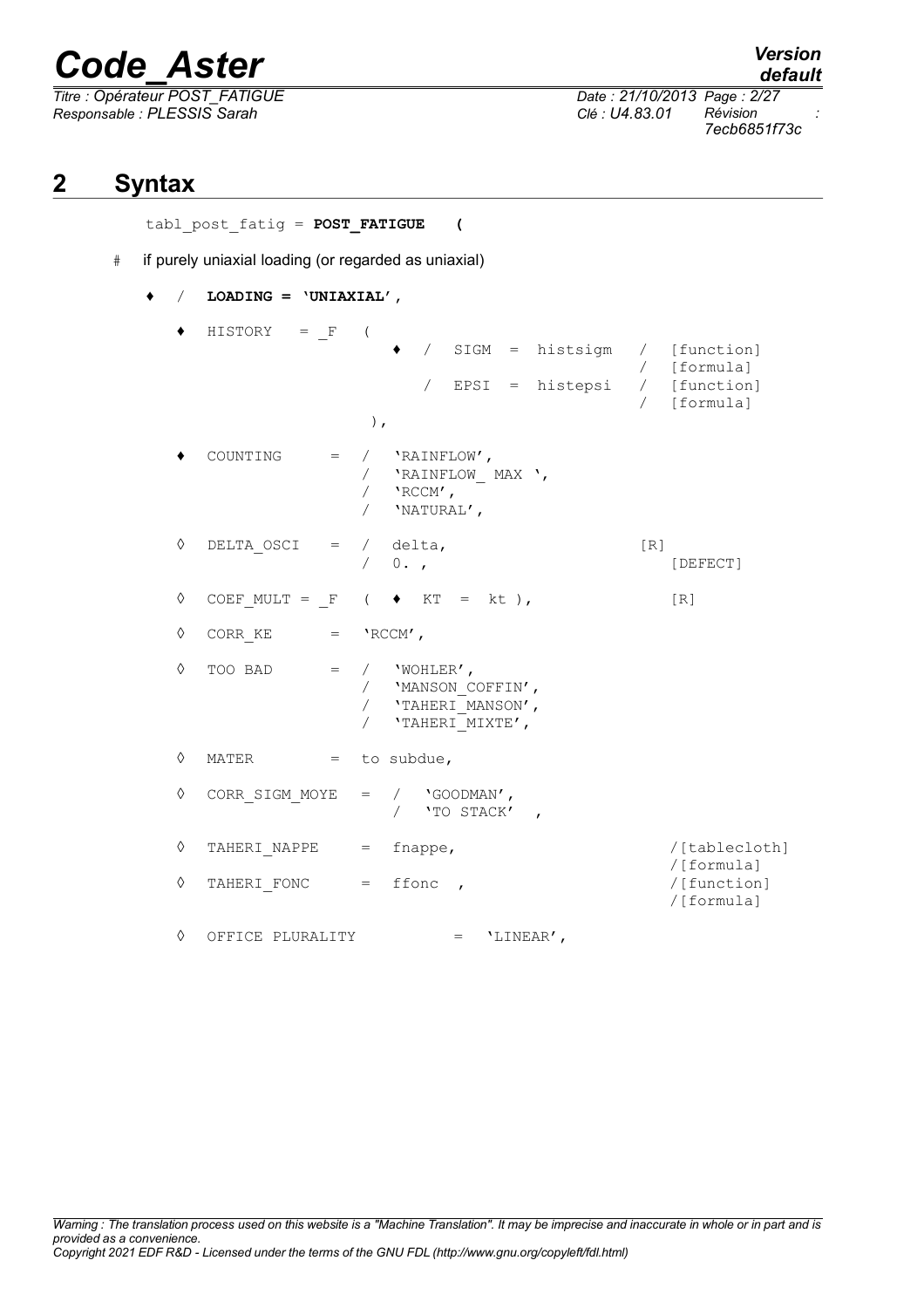*Titre : Opérateur POST\_FATIGUE Date : 21/10/2013 Page : 3/27 Responsable : PLESSIS Sarah Clé : U4.83.01 Révision :*

*default 7ecb6851f73c*

# if periodic loading (for tiredness with great numbers of cycles and for periodic cycles)

*Code\_Aster Version*

♦ / **LOADING = 'MULTIAXIAL',**

♦ TYPE\_CHARGE = / 'PERIODIC', / 'NON\_PERIODIQUE',  $\blacklozenge$  HISTORY =  $\mathsf{F}$  (  $\sqrt{S}$  SIGM XX = fxx , / [function] / [formula] ◊ SIGM\_YY = fyy , / [function] / [formula]  $\sqrt{5}$  SIGM ZZ = fzz , / [function] / [formula] ◊ SIGM\_XY = fxy , / [function] / [formula]  $\sqrt{5}$  SIGM XZ = fxz , / [function] / [formula] ◊ SIGM\_YZ = fyz , / [function] / [formula]  $\Diamond$  EPS XX = fxx , / [function] / [formula] ◊ EPS\_YY = fyy , / [function] / [formula]  $\sqrt{2}$  EPS ZZ = fzz , / [function] / [formula] ◊ EPS\_XY = fxy , / [function] / [formula] ◊ EPS\_XZ = fxz , / [function] / [formula]  $\Diamond$  EPS YZ = fyz , / [function] / [formula]  $\Diamond$  EPSP XX = fxx , / [function] / [formula] ◊ EPSP\_YY = fyy , / [function] / [formula]  $\sqrt{2}$  EPSP ZZ = fzz , / [function] / [formula]  $\Diamond$  EPSP XY = fxy , / [function] / [formula] ◊ EPSP\_XZ = fxz , / [function] / [formula] ◊ EPSP\_YZ = fyz , / [function] / [formula] )  $\Diamond$  MATER = to subdue ,  $\Diamond$  [to subdue]  $\Diamond$  TOO BAD = / 'WOHLER', / 'MANSON\_C', / 'FORMES\_VIE', # If DAMAGE = 'FORMES\_VIE' ◆ FORMULE VIE = for vie,  $\sqrt{$  [formula] [function]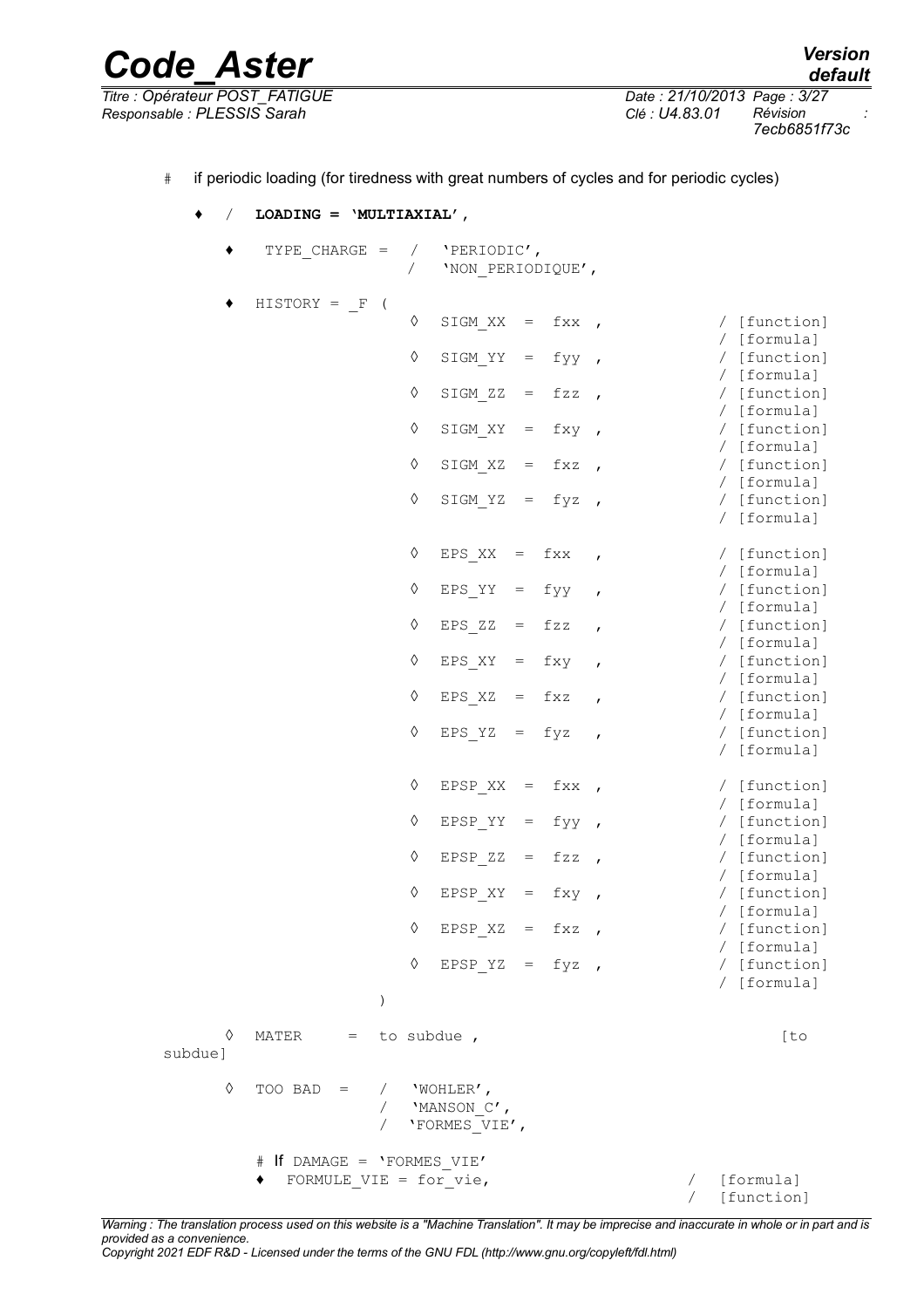| <b>Code Aster</b>                                            |                                                                                                                               |                                               | <b>Version</b><br>default  |
|--------------------------------------------------------------|-------------------------------------------------------------------------------------------------------------------------------|-----------------------------------------------|----------------------------|
| Titre: Opérateur POST_FATIGUE<br>Responsable : PLESSIS Sarah |                                                                                                                               | Date: 21/10/2013 Page: 4/27<br>Clé : U4.83.01 | Révision<br>7ecb6851f73c   |
|                                                              | # Finsi                                                                                                                       |                                               |                            |
| ♦<br>♦                                                       | COEF CORR = $\frac{1}{2}$ corr,<br>COEF PREECROU = $/$ co pre ,<br>/1.                                                        |                                               | [R]<br>[R]<br>[DEFECT]     |
|                                                              | # If TYPE CHARGE = 'PERIODIC'                                                                                                 |                                               |                            |
|                                                              | CRITERION<br>$=$<br>/ 'MATAKE MODI AC',<br>/ 'DANG VAN_MODI_AC',<br>/ 'FORMULE CRITERE',<br>/ 'CROSSLAND',<br>'PAPADOPOULOS', |                                               |                            |
| ♦                                                            | METHOD = $/$ 'CERCLE EXACT',                                                                                                  |                                               |                            |
|                                                              | # If CRITERION = 'FORMULE CRITERE'                                                                                            |                                               |                            |
|                                                              | $\bullet$ FORMULE_GRDEQ = for_grd,<br>$\Diamond$ FORMULE CRITIQUE = for grd,                                                  |                                               | / [formula]<br>/ [formula] |
|                                                              | # Finsi                                                                                                                       |                                               |                            |
| # Finsi                                                      |                                                                                                                               |                                               |                            |
|                                                              | # If TYPE CHARGE = 'NON PERIODIQUE'                                                                                           |                                               |                            |
|                                                              | CRITERION<br>/ 'MATAKE MODI AV',<br>$=$<br>/ 'DANG_VAN_MODI_AV',<br>'FATESOCI_MODI_AV',<br>$\sqrt{2}$<br>/ 'FORMULE CRITERE', |                                               |                            |
|                                                              | PROJECTION<br>'UN AXE',<br>$=$<br>$\sqrt{2}$<br>$\sqrt{2}$<br>'DEUX_AXES',                                                    |                                               |                            |
| ♦                                                            | DELTA OSCI<br>$=$ /<br>delta,<br>$\sqrt{2}$<br>$0.$ ,<br># If CRITERION = 'FORMULE CRITERE'                                   | [R]                                           | [DEFECT]                   |
|                                                              | FORMULE GRDEQ $=$ for grd,<br># Finsi                                                                                         |                                               | / [formula]                |
| # Finsi                                                      |                                                                                                                               |                                               |                            |

```
# Finsi
```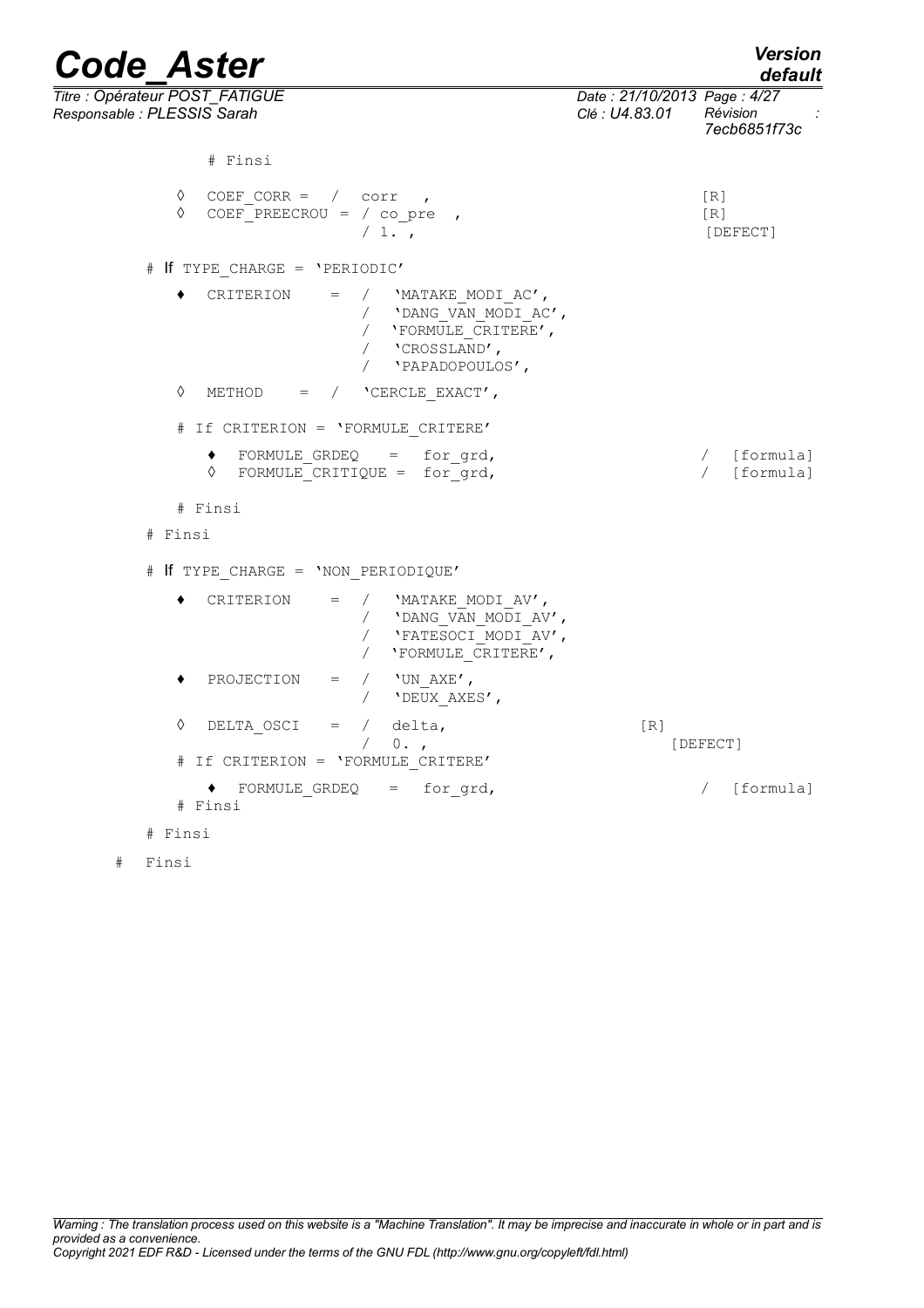*Code\_Aster Version Titre : Opérateur POST\_FATIGUE Date : 21/10/2013 Page : 5/27 Responsable : PLESSIS Sarah Clé : U4.83.01 Révision :*

*default 7ecb6851f73c*

### ♦ / **LOADING = 'UNSPECIFIED',**

 $\triangleleft$  HISTORY =  $F$  (

|   |       |                  |         |   | SIGM $XX = fXX$                   |     |            |                          |                               | / [function]              |
|---|-------|------------------|---------|---|-----------------------------------|-----|------------|--------------------------|-------------------------------|---------------------------|
|   |       |                  |         |   |                                   |     |            |                          |                               | [formula]                 |
|   |       |                  |         |   | SIGM YY                           | $=$ | fyy,       |                          |                               | [function]                |
|   |       |                  |         |   |                                   |     |            |                          |                               | / [formula]               |
|   |       |                  |         |   | SIGM ZZ                           | $=$ | $fzz$ ,    |                          |                               | [function]                |
|   |       |                  |         | ٠ | SIGM XY                           | $=$ | fxy,       |                          |                               | [formula]<br>/ [function] |
|   |       |                  |         |   |                                   |     |            |                          |                               | [formula]                 |
|   |       |                  |         | ♦ | SIGM XZ                           | $=$ | fxz        | $\overline{\phantom{a}}$ |                               | [function]                |
|   |       |                  |         |   |                                   |     |            |                          |                               | / [formula]               |
|   |       |                  |         | ♦ | SIGM YZ                           | $=$ | fyz,       |                          |                               | [function]                |
|   |       |                  |         |   |                                   |     |            |                          |                               | [formula]                 |
|   |       |                  |         |   | EPSP                              | $=$ | $p_{\ell}$ |                          |                               | / [function]              |
|   |       |                  |         |   |                                   |     |            |                          |                               | / [formula]               |
|   |       |                  |         |   | TEMP                              | $=$ | temp,      |                          |                               | / [function]              |
|   |       |                  |         |   |                                   |     |            |                          |                               | / [formula]               |
|   |       |                  | $\big)$ |   |                                   |     |            |                          |                               |                           |
|   | ♦     | TOO BAD          | $=$     |   | 'LEMAITRE',                       |     |            |                          |                               |                           |
|   | ٠     | MATER            | $=$     |   | to subdue,                        |     |            |                          |                               |                           |
|   | ♦     | OFFICE PLURALITY |         |   | $\hspace{1.6cm} = \hspace{1.6cm}$ |     | 'LINEAR',  |                          |                               |                           |
| # | Finsi |                  |         |   |                                   |     |            |                          |                               |                           |
|   | ♦     | INFORMATION      |         |   | $1$ ,<br>$=$<br>2,                |     |            |                          |                               | [DEFECT]                  |
|   | ♦     | TITLE            | $=$     |   | title                             |     |            |                          | $\lceil 1 \rceil$ Kn $\lceil$ |                           |

**)**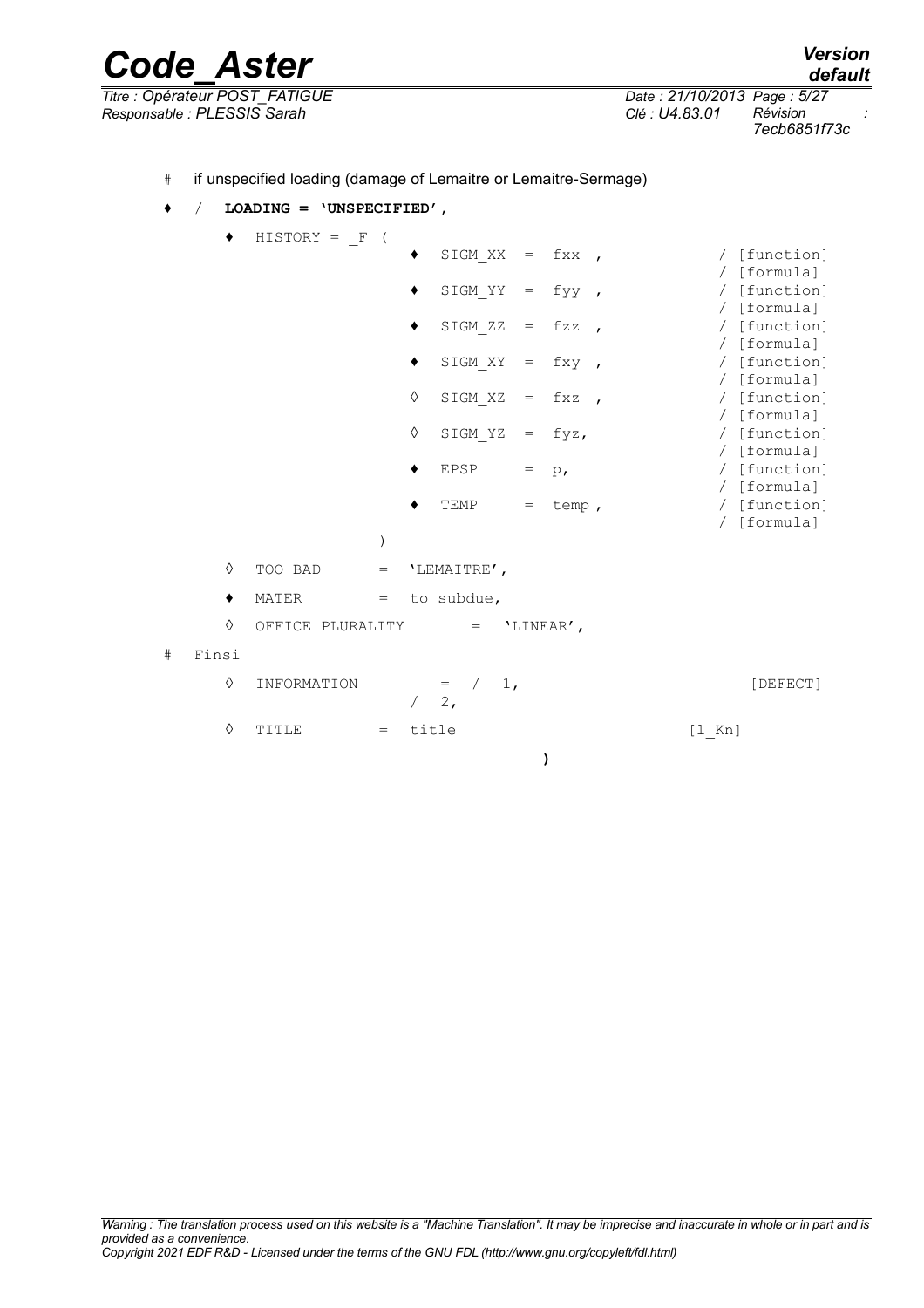*Titre : Opérateur POST\_FATIGUE Date : 21/10/2013 Page : 6/27 Responsable : PLESSIS Sarah Clé : U4.83.01 Révision :*

*7ecb6851f73c*

# **3 Operands**

### **3.1 Operand LOADING**

This keyword makes it possible to the user to specify the type of treated loading. The loading can be 'UNIAXIAL', 'MULTIAXIAL' or 'UNSPECIFIED'. To each loading corresponds its (or its) method (S) of evaluation of the damage by tiredness.

**Note:** When the loading is muti-axial, it is enough to give the history of the loading over one period or a block of the neck-cycles. If the loading is unspecified, it is necessary to provide the whole of the history of the loading.

## **3.2 Operands specific to the calculation of the type UNIAXIAL**

### **3.2.1 Operand HISTORY**

The history of loading can be the evolution of a value of constraint or uniaxial deformation in the course of time,

### **Note:**

*That does not mean that the loading cannot be multiaxial, but only that for the calculation of the damage, the loading is characterized by the evolution of a scalar component, in the course of time (Von-Put signed, invariant of a signed nature 2,…). It is the evolution of this scalar component which the user must provide to the order POST\_FATIGUE .*

### **3.2.1.1 Operand SIGM**

### ◊ SIGM = histsigm,

Name of the function or the formula describing the history of the loading in constraints in a point. It is a function or a formula of the parameter  $I\text{NST}$ , which gives the evolution during the time of a scalar component characterizing the state of stresses of the structure.

This operand is obligatory for the calculation of the damage by a method of WOHLER.

### **3.2.1.2 Operand EPSI**

### ◊ EPSI = histepsi,

Name of the function or the formula describing the history of the loading in deformations in a point. It is a function or a formula of the parameter INST, which gives the evolution during the time of a scalar component characterizing the state of structural deformations.

This operand is obligatory for the calculation of the damage by the methods of MANSON COFFIN OF TAHERI MANSON OF TAHERI MIXTE .

### **3.2.2 Operand COUNTING**

COUNTING

To be able to calculate the damage undergone by a structure, it is necessary beforehand to extract the elementary cycles from the history of loading. For that of many methods are available. In *Code\_Aster*, three methods were programmed.

/ 'RAINFLOW',

Method of counting of the extents in cascade or method of RAINFLOW (recommendation AFNOR A03-406 of November 1993) for the extraction of the elementary cycles of the history of loading [R7.04.01].

/ 'RAINFLOW\_MAX',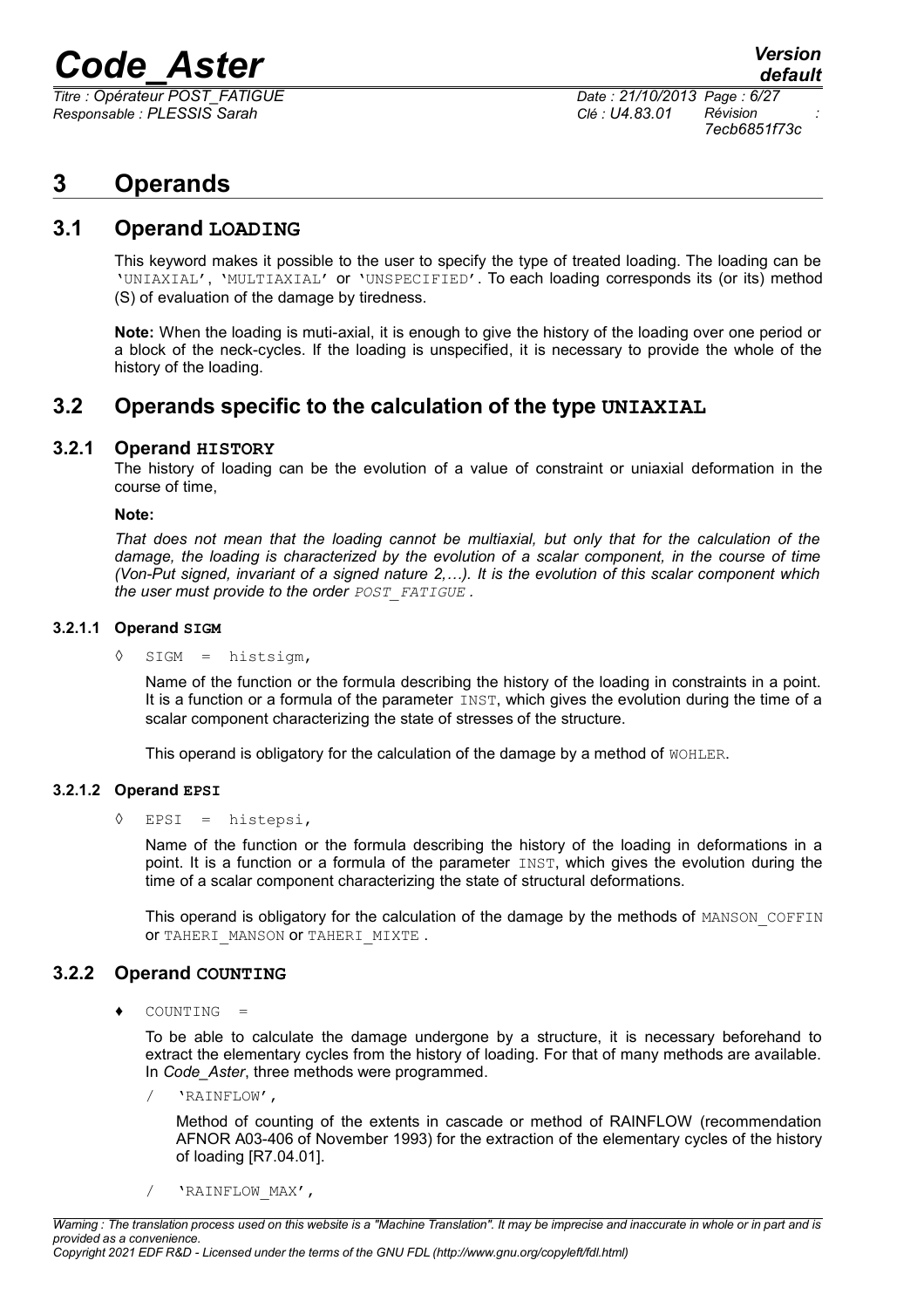*Titre : Opérateur POST\_FATIGUE Date : 21/10/2013 Page : 7/27 Responsable : PLESSIS Sarah Clé : U4.83.01 Révision :*

*7ecb6851f73c*

*default*

This method is similar to that of Rainflow excludes the fact that the elementary cycle of which amplitude is maximum is placed at the beginning of the history of loading to take in account of the effects of the overloads.

*Code\_Aster Version*

/ 'RCCM',

Method of the RCC-M [R7.04.01].

/ 'NATURAL',

Method known as natural which consists in generating the cycles in the order of their application [R7.04.01].

In the special case where the history of loading is constant (for example, average loading applied), Code Aster will count the whole history of loading like a cycle of amplitude worthless.

### **3.2.3 Operand DELTA\_OSCI**

◊ DELTA\_OSCI = delta,

Filtering of the history of the loading. In all the cases, if the function remains constant or decreasing on more than two consecutive points one removes the intermediate points to keep only the two extreme points. Then, one removes history of loading the points for which the variation of the value of the constraint is lower than the value  $delta$ -lta. By default delta is equal to zero, which amounts keeping all the oscillations of the loading, even those of low amplitude.

It is noted that if the keyword **COEF\_MULT** and **DELTA\_OSCI** are all present, Code\_Aster will apply initially  **COEF\_MULT** and then **DELTA\_OSCI.**

| $N^{\circ}$ not |     | 2        | 3                | 4   | 5   | $\sim$ |    | 8   | 9   | 10  |               | 12                 | 13     | 14  | 15  |
|-----------------|-----|----------|------------------|-----|-----|--------|----|-----|-----|-----|---------------|--------------------|--------|-----|-----|
| Moment          | 0.  | . .      | ◠<br><u>.</u>    | 3.  | -4. | 5.     | 6. | . . | 8.  | 9.  | 10.           | 11.                | 12.    | 13. | 14. |
| Loading         | -4. | –<br>. . | ົ<br><u>. . </u> | 10. | 9.6 | 9.8    | 5. | 9.  | 3.  | -4. | າ<br><u>.</u> | 2<br>$2.4^{\circ}$ | າ<br>ົ | 12. | 5.  |
|                 |     |          |                  |     |     |        |    |     |     |     |               |                    |        |     |     |
| $N^{\circ}$ not | 16  | 17       | 18               | 19  | 20  | 21     | 22 | 23  | 24  | 25  | 26            | 27                 | 28     | 29  |     |
| Moment          | 15. | 16.      | 17.              | 18. | 19. | 20     | 21 | 22. | 23. | 24. | 25.           | 26.                | 27     | 28. |     |
| Loading         | 11. | . .      | -4.              | 3.  | 10. | 6.     | 8. | 12. | -4. | 8.  | . .           | 9.                 | -4.    | 6.  |     |

**Example:** Let us consider the following history of loading:

The extraction of the peaks of this history of loading, with a value of *delta* of 0,9 conduit to destroy all the oscillations of amplitude lower than 0.9. What leads to the following history of loading:

| $N^{\circ}$ not |     |     | 3   | 4   |      |          | 9   | 10  |     | 14  | 15  | 16  |     | 18  | 19  |
|-----------------|-----|-----|-----|-----|------|----------|-----|-----|-----|-----|-----|-----|-----|-----|-----|
| Moment          | 0.  | . . | 2.  | 3.  | 6.   | . .      | 8.  | 9.  | 10. | 13. | 14. | 15. | 16. | 17  | 18. |
| Loading         | -4. | . . | 2.  | 10. | 5.   | 9.       | 3.  | -4. | 2.  | 12. | 5.  | 11. | . . | -4. | -3. |
|                 |     |     |     |     |      |          |     |     |     |     |     |     |     |     |     |
| $N^{\circ}$ not | 20  |     | 23  | 24  | 25   | 26       | 27  | 28  | 29  |     |     |     |     |     |     |
| Moment          | 19. | 20. | 22. | 23. | -24. | 25.      | 26. | 27  | 28. |     |     |     |     |     |     |
| Loading         | 10. | 6.  | 12. | 4.  | 8.   | и<br>. . | 9.  | -4. | 6.  |     |     |     |     |     |     |

One removed:

- item 5 because  $\Delta \sigma = |\sigma(5) \sigma(4)| < 0.9$ ,
- item 6 because  $\Delta \sigma = |\sigma(6) \sigma(4)| < 0.9$ ,
- item 12 because  $\Delta \sigma = |\sigma(12)-\sigma(11)| < 0.9$ ,
- item 13 because  $\Delta \sigma = |\sigma(13)-\sigma(11)| < 0.9$ .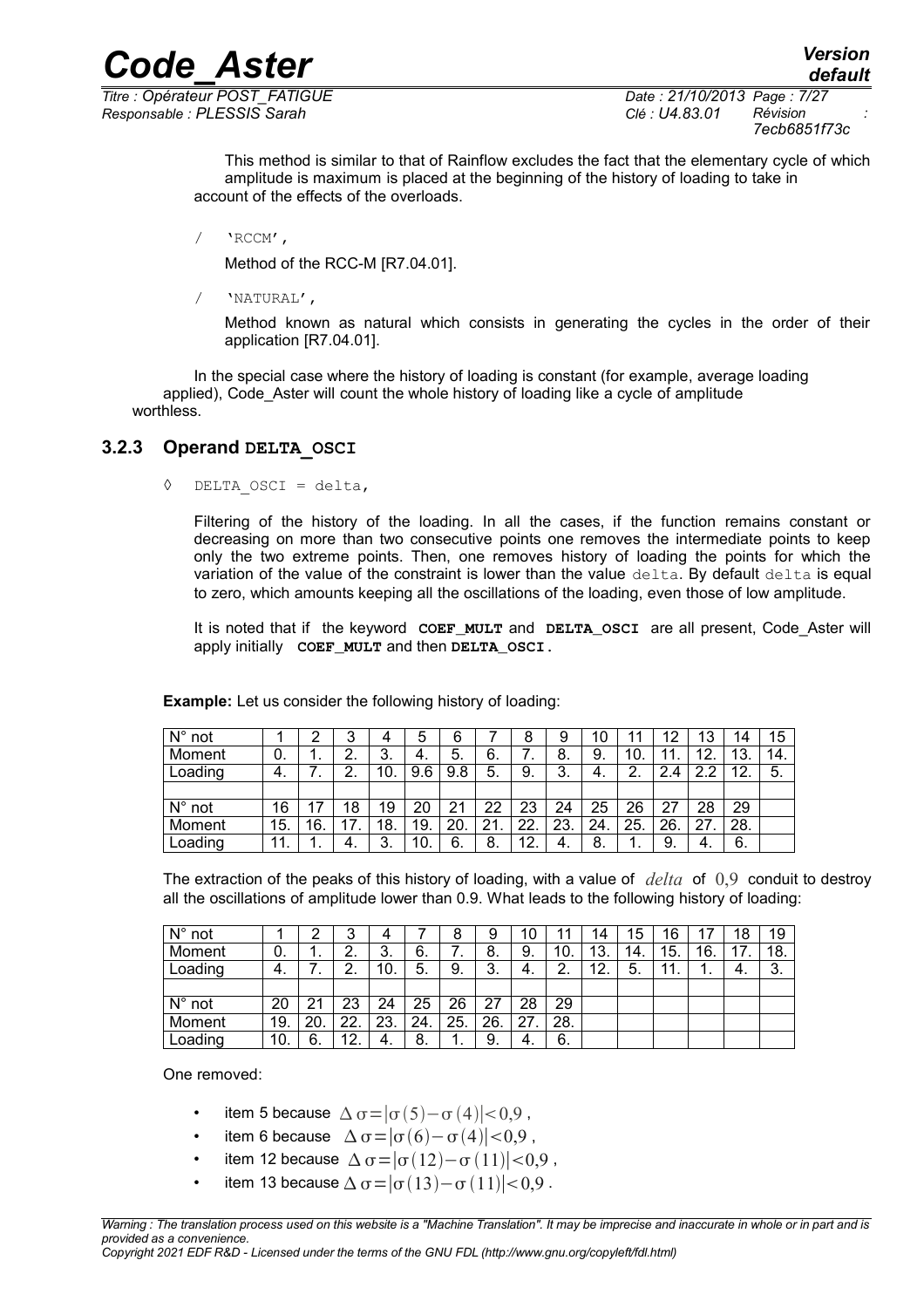*Titre : Opérateur POST\_FATIGUE Date : 21/10/2013 Page : 8/27 Responsable : PLESSIS Sarah Clé : U4.83.01 Révision :*

*7ecb6851f73c*

In the same way the item 22 is removed because the history of loading is increasing between items 21.22 and 23 and thus one keep only the extreme points.

### **3.2.4 Keyword COEF\_MULT**

◊ COEF\_MULT = \_F

This keyword factor gathers the coefficients of performance of the history of loading. For the moment, only one multiplying coefficient of the history of loading is available: the coefficient of stress concentration  $KT$ .

Values of the coefficient of stress concentration are available in the RCC\_M.

### **3.2.4.1 Operand KT**

 $\Diamond$  KT = kt

 $kt$  is the coefficient of stress concentration which depends on the geometry of the part, the geometry of a possible defect and type of loading. This coefficient is used to apply to the "filtered" history of loading a homothety of report kt.

It is noted that if the keyword COEF MULT and DELTA OSCI are all present, Code Aster will apply initially  **COEF\_MULT** and then **DELTA\_OSCI.**

### **3.2.5 Operand CORR\_KE**

 $\Diamond$  CORR KE = 'RCCM',

This operand makes it possible to take account of an elastoplastic coefficient of concentration,  $K_e$  who is defined by the RCC-M as being the relationship between the amplitude of real deformation and the amplitude of deformation determined by an elastic analysis.

| $K_e=1$                                                                                                        |                          |  | $Ds \leq 3S_m$ |
|----------------------------------------------------------------------------------------------------------------|--------------------------|--|----------------|
| $K_e = 1 + (1 - n) \left( \frac{\Delta \sigma}{3 \cdot S_m} - 1 \right) / (n(m-1))$ si $3S_m$ < $Ds$ < $3mS_m$ |                          |  |                |
| $K_e = 1/n$                                                                                                    | si $3 \text{mS}_m < D_s$ |  |                |

where  $S_m$  is the acceptable maximum constraint and  $n$  and  $m$  two constants depending on material.

Values *S<sup>m</sup>* ,*n* and *m* are provided in the operator DEFI\_MATERIAU [U4.43.01] under the keyword factor TIREDNESS and operands SM\_KE\_RCCM, N\_KE\_RCCM and M\_KE\_RCCM.

### **3.2.6 Operand TOO BAD**

To calculate the damage undergone by a structure in a point, various methods are available [R7.04.01]. Methods based on uniaxial tests: method of Wöhler, method of Manson-Whetstone sheath, methods of Taheri. These methods have as a common point to determine a value of damage starting from the evolution in the course of the time of one **scalar component** characterizing the state of constraint or structural deformation.

That does not mean that the state of stresses cannot be multiaxial, but only that for the calculation of the damage one chose a uniaxial component characterizing the state of constraint or deformation (forced Von-Put signed, invariant of a nature 2 signed of the tensor of the deformations,…).

The methods of Manson-Whetstone sheath and Taheri use the deformations generated by the loading.

The method of Wöhler uses the constraints generated by the loading.

◊ DAMAGE = 'WOHLER',

*Warning : The translation process used on this website is a "Machine Translation". It may be imprecise and inaccurate in whole or in part and is provided as a convenience. Copyright 2021 EDF R&D - Licensed under the terms of the GNU FDL (http://www.gnu.org/copyleft/fdl.html)*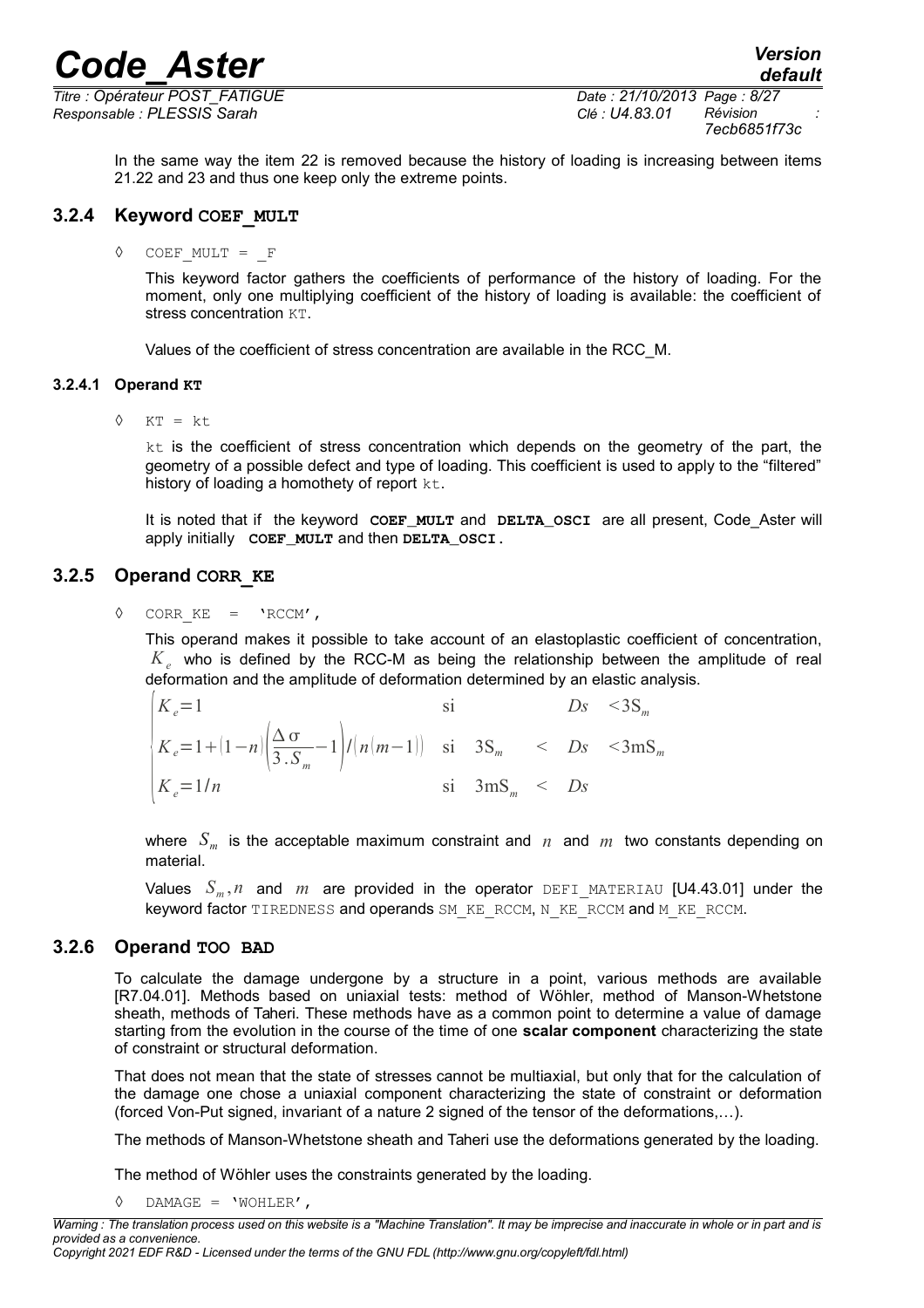*Responsable : PLESSIS Sarah Clé : U4.83.01 Révision :*

is given using

*Titre : Opérateur POST\_FATIGUE Date : 21/10/2013 Page : 9/27 7ecb6851f73c*

> $\overline{2}$  ||  $\cdot$ .

*default*

 $Δ$  ε  $\overline{2}$  ||

For a history of constraints associated with a uniaxial loading, the number of cycles to the rupture

the curve of Wöhler of material 
$$
N_{rupt} = \text{WOHLER} \left( \frac{\Delta \sigma}{2} \right)
$$

The curve of Wöhler of material must be introduced into the operator DEFI MATERIAU [U4.43.01] under one of the three possible mathematical forms [R7.04.01]:

- point by point discretized function (keyword factor TIREDNESS, operand WOHLER),
- analytical form of Basquin (keyword factor TIREDNESS, operands A BASQUIN and BETA\_BASQUIN),
- form "zones current" (keyword factor TIREDNESS, operands E\_REFE, A0, A1, A2, A3 and SL and keyword factor ELAS operand E).

### **Notice on the curves of tiredness:**

*For the small amplitudes of constraints, the difficulty of the prolongation of the curve of tiredness can arise: for example, for the curves of tiredness of the RCC-M beyond*  $10^6$ *cycles, the corresponding constraint,* 180 *MPa is regarded as limit of endurance, i.e. very forced lower than* 180 *MPa must produce a factor of null use or an infinite number of cycles acceptable.*

*The method adopted here corresponds to this concept of limit of endurance: if the amplitude of constraint is lower than the first X-coordinate of the curve of tiredness, then one takes a factor of null use i.e. an infinite number of cycles acceptable.*

◊ DAMAGE = 'MANSON\_COFFIN',

For a uniaxial history of loading of deformations type, the number of cycles to the rupture is given

using the curve of Manson-Whetstone sheath of material  $\,\,\Big\vert\,N_{_{rupt}}\!\!=\!\mathrm{MANSON\_COFFIN}\,\Big\vert\,\stackrel{\mathcal{L}}{=}\,$ 

The curve of Manson-Whetstone sheath of material must be introduced into the operator DEFI\_MATERIAU [U4.43.01] (keyword factor TIREDNESS, operand MANSON\_COFFIN).

◊ DAMAGE = 'TAHERI\_MANSON',

.

This method of calculating of the damage applies only to loadings in deformations.

Are *n* elementary cycles (extracts by a method of counting) of half-amplitude  $\frac{\Delta \epsilon_1}{2}$ 2  $\ldots, \frac{\Delta \varepsilon_n}{2}$  $rac{n}{2}$ .

The value of the elementary damage of the first cycle is determined by interpolation on the curve of Manson-Whetstone sheath of material.

The calculation of the elementary damage of the following cycles is carried out by the algorithm described below:

• If  $\frac{\Delta \varepsilon_{i+1}}{2}$ 2  $\geq \frac{\Delta \varepsilon_i}{2}$ 2

> the calculation of the elementary damage of the cycle  $(i+1)$  is determined by interpolation on the curve of Manson-Whetstone sheath of material,

• If  $\frac{\Delta \varepsilon_{i+1}}{2}$ 2  $\frac{\Delta \varepsilon_i}{2}$ 2

one determines: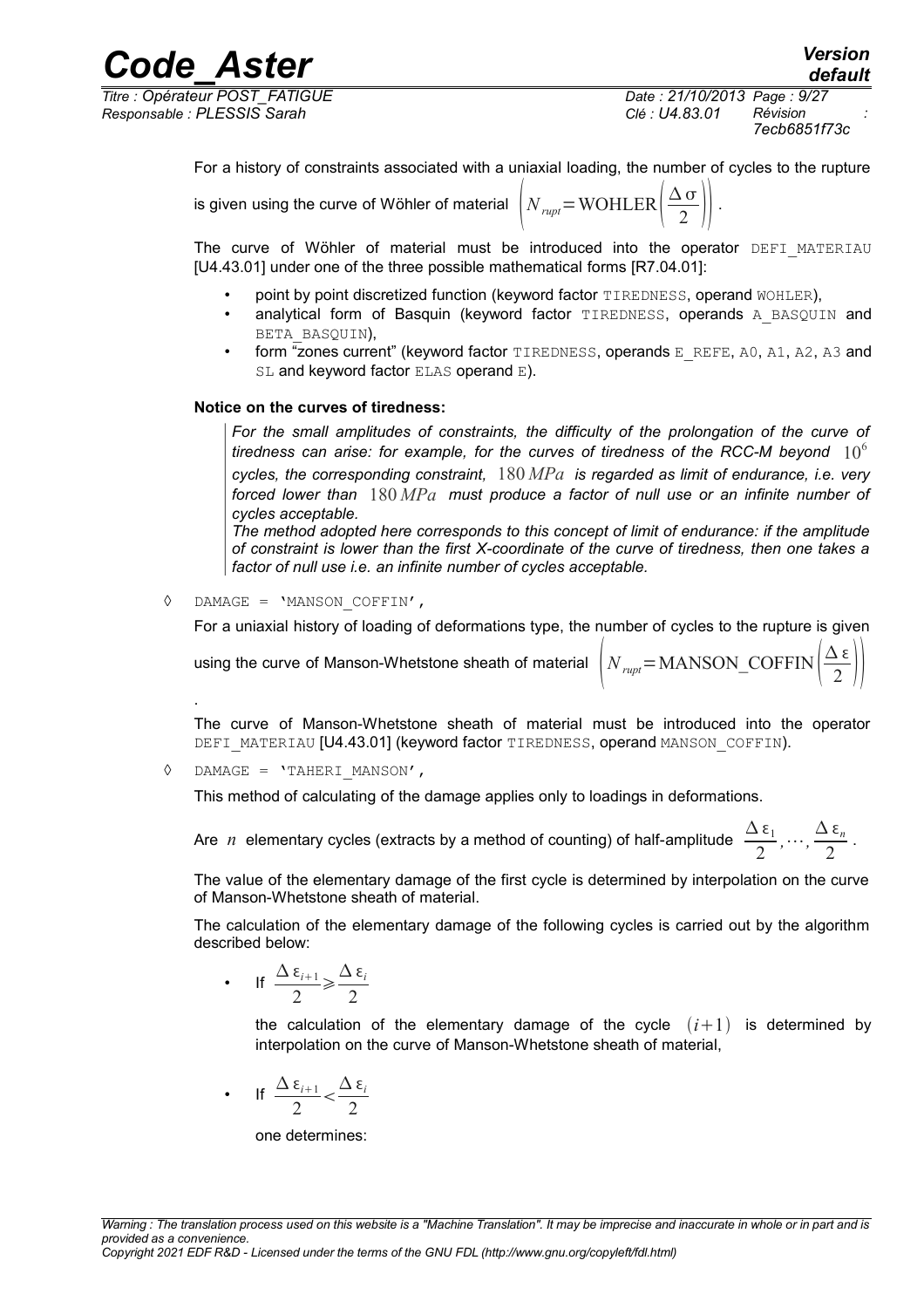# Ode\_Aster *Version*<br>default *Coderateur POST\_FATIGUE Coderateur POST\_FATIGUE*

*Titre : Opérateur POST\_FATIGUE Date : 21/10/2013 Page : 10/27 Responsable : PLESSIS Sarah Clé : U4.83.01 Révision :*

*default 7ecb6851f73c*

$$
\frac{\Delta \sigma_{i+1}}{2} = \text{Fnappe}\left(\frac{\Delta \epsilon_{i+1}}{2}, \text{Max}\left(\frac{\Delta \epsilon_{j}}{2}\right)\right)
$$

$$
\frac{\Delta \epsilon_{i+1}^{*}}{2} = \text{Ffonc}\left(\frac{\Delta \sigma_{i+1}}{2}\right)
$$

where:

Fnappe is a tablecloth introduced under the operand TAHERI\_NAPPE,

Ffonc is a function introduced under the operand TAHERI\_FONC.

The value of the damage of the cycle  $(i+1)$  is obtained by interpolation of  $\frac{\Delta \epsilon_{i+1}^*}{\Delta}$ 2 on the curve of Manson-Whetstone sheath of material.

 $N_{\textit{rupt}_{i+I}}$  is the number of cycles to the rupture of the cycle  $(i\!+\!1)$ 

$$
N_{rupt_{i+1}} = \text{MANSON\_COFFIN}\left(\frac{\Delta \, \varepsilon_{i+1}^*}{2}\right)
$$

and  $\textit{Dom}_{i+1}$  is the damage of the cycle  $(i+1)$ = $\frac{1}{N}$  $\overline{N_{\it rupt_{i+1}}}$ .

The curve of Manson-Whetstone sheath of material must be introduced into the operator DEFI\_MATERIAU [U4.43.01] (keyword factor TIREDNESS, operand MANSON\_COFFIN).

### ◊ DAMAGE = 'TAHERI\_MIXTE',

This method of calculating of the damage applies only to loadings in deformations.

Are *n* elementary cycles (extracts by a method of counting) of half-amplitude  $\frac{\Delta \epsilon_1}{2}$ 2  $,\cdots,\frac{\Delta\,\varepsilon_n}{2}$  $\frac{2^{n}}{2}$ .

The value of the elementary damage of the first cycle is determined by interpolation on the curve of Manson-whetstone sheath of material.

The calculation of the elementary damage of the following cycles is carried out by the algorithm described Ci - below:

• If 
$$
\frac{\Delta \epsilon_{i+1}}{2} \ge \frac{\Delta \epsilon_i}{2}
$$

the calculation of the elementary damage of the cycle  $(i+1)$  is determined by interpolation on the curve of Manson-Whetstone sheath.

• If 
$$
\frac{\Delta \epsilon_{i+1}}{2} < \frac{\Delta \epsilon_i}{2}
$$

one determines:

$$
\frac{\Delta \sigma_{i+1}}{2} = \text{Fnappe}\left(\frac{\Delta \epsilon_{i+1}}{2}, \text{Max}\left(\frac{\Delta \epsilon_{j}}{2}\right)\right)
$$

where Fnappe is a tablecloth introduced under the operand of TAHERI\_NAPPE.

The value of the damage of the cycle  $(i+1)$  is obtained by interpolation of  $\frac{\Delta \sigma_{i+1}}{2}$  $\frac{1}{2}$  on the curve of Wöhler of material.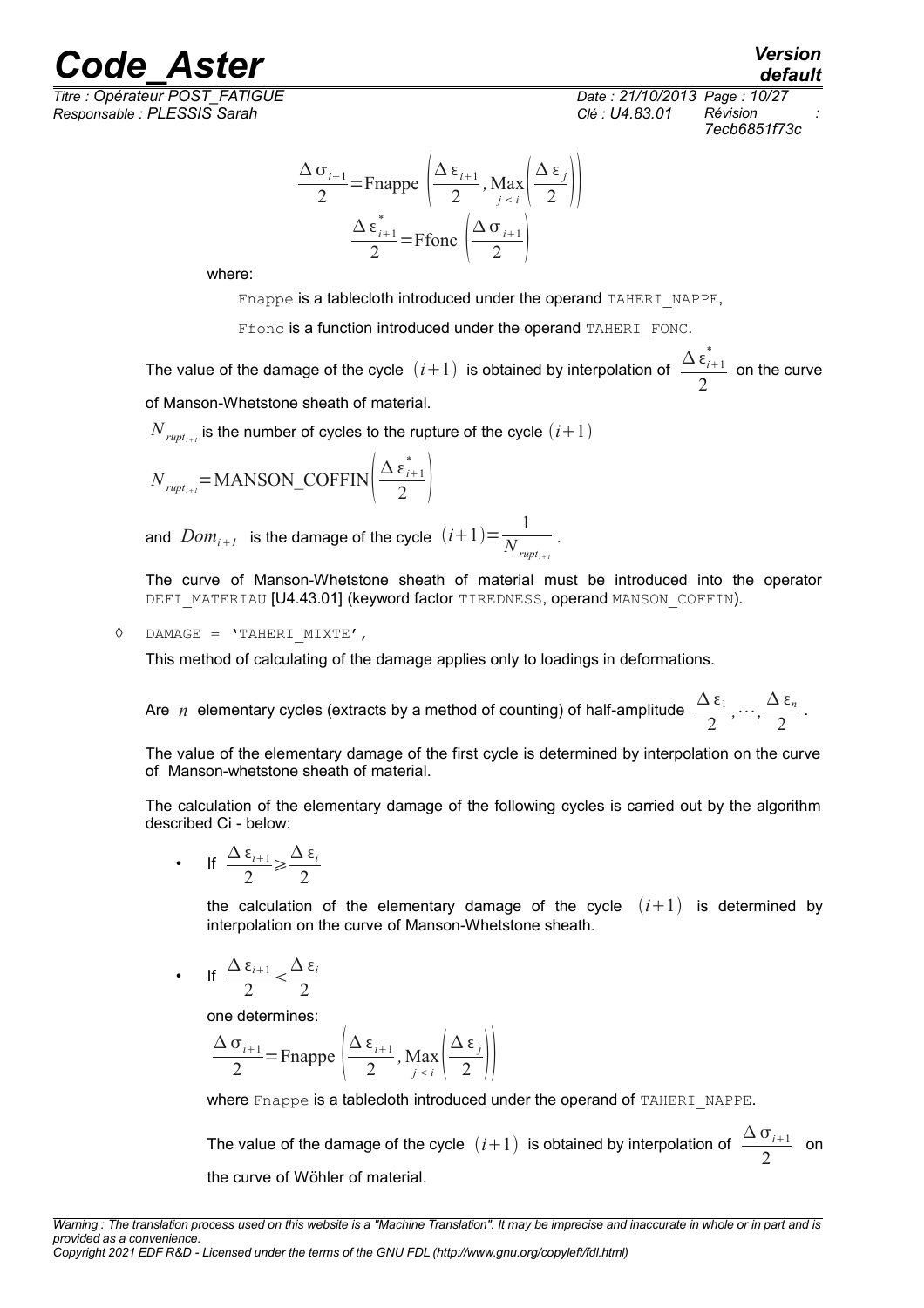*Responsable : PLESSIS Sarah Clé : U4.83.01 Révision :*

*Titre : Opérateur POST\_FATIGUE Date : 21/10/2013 Page : 11/27 7ecb6851f73c*

 $N_{\textit{rupt}_{i+1}}$  is the number of cycles to the rupture of the cycle  $(i\!+\!1)$ 

$$
N_{\text{rupt}_{i+1}} = \text{WOHLER}\left(\frac{\Delta \sigma_{i+1}}{2}\right)
$$

and  $\emph{Dom}_{i+1}$  is the damage of the cycle  $(i+1){=}\frac{1}{N}$  $\overline{N_{\textit{rupt}_{i+1}}}$ .

This method requires the data of the curve of Wöhler and the curve of Manson - Whetstone sheath of material which must be introduced into the operator DEFI\_MATERIAU [U4.43.01] (keyword factor TIREDNESS ).

### **3.2.7 Operand MATER**

 $\triangleleft$  MATER = to subdue,

Allows to specify the name of material  $to$  subdue created by DEFI\_MATERIAU [U4.43.01].

The material  $to$  subdue must contain the values of all the data materials necessary to calculation of the damage.

### **3.2.8 Operand CORR\_SIGM\_MOYE**

◊ CORR\_SIGM\_MOYE = / 'GOODMAN', 'TO STACK'

This operand is used only in the case of the calculation of the damage by the method of WOHLER.

If the part is not subjected to pure or symmetrical alternate constraints, it is - with - to say if the average constraint of the cycle is not worthless, one can balance the curve of Wöhler to calculate the number of effective cycles to the rupture using the diagram of Haigh [R7.04.01].

From a cycle  $(S_{ab}, \sigma_m)$  identified in the signal, one calculates the value of the corrected alternate constraint  $\left. S_{\textit{alt}}^{'}\right.$  .

If the line of Goodman is used

$$
S_{alt} = \frac{S_{alt}}{1 - \frac{\sigma_m}{S_u}}
$$

If one uses the parabola To stack

$$
S'_{alt} = \frac{S_{alt}}{1 - \left(\frac{\sigma_m}{S_u}\right)^2}
$$

The value of the limit to the rupture of material  $S_u$  must be introduced into the operator DEFI\_MATERIAU [U4.43.01] (keyword factor RCCM, operand KNOWN).

### **3.2.9 Operand TAHERI\_NAPPE**

TAHERI NAPPE =  $f$ nappe,

This operand makes it possible to specify the name of a tablecloth.

Fnappe= $\frac{\Delta \varepsilon}{2}$  $\left( \frac{1}{2}, \epsilon_{max} \right)$  necessary to the calculation of the damage by the methods

TAHERI MANSON and TAHERI MIXTE.

The tablecloth must have as parameters *X* and *EPSI* . The parameter *X* corresponds to the maximum deformation reached during a possible pre-work hardening.

*Copyright 2021 EDF R&D - Licensed under the terms of the GNU FDL (http://www.gnu.org/copyleft/fdl.html)*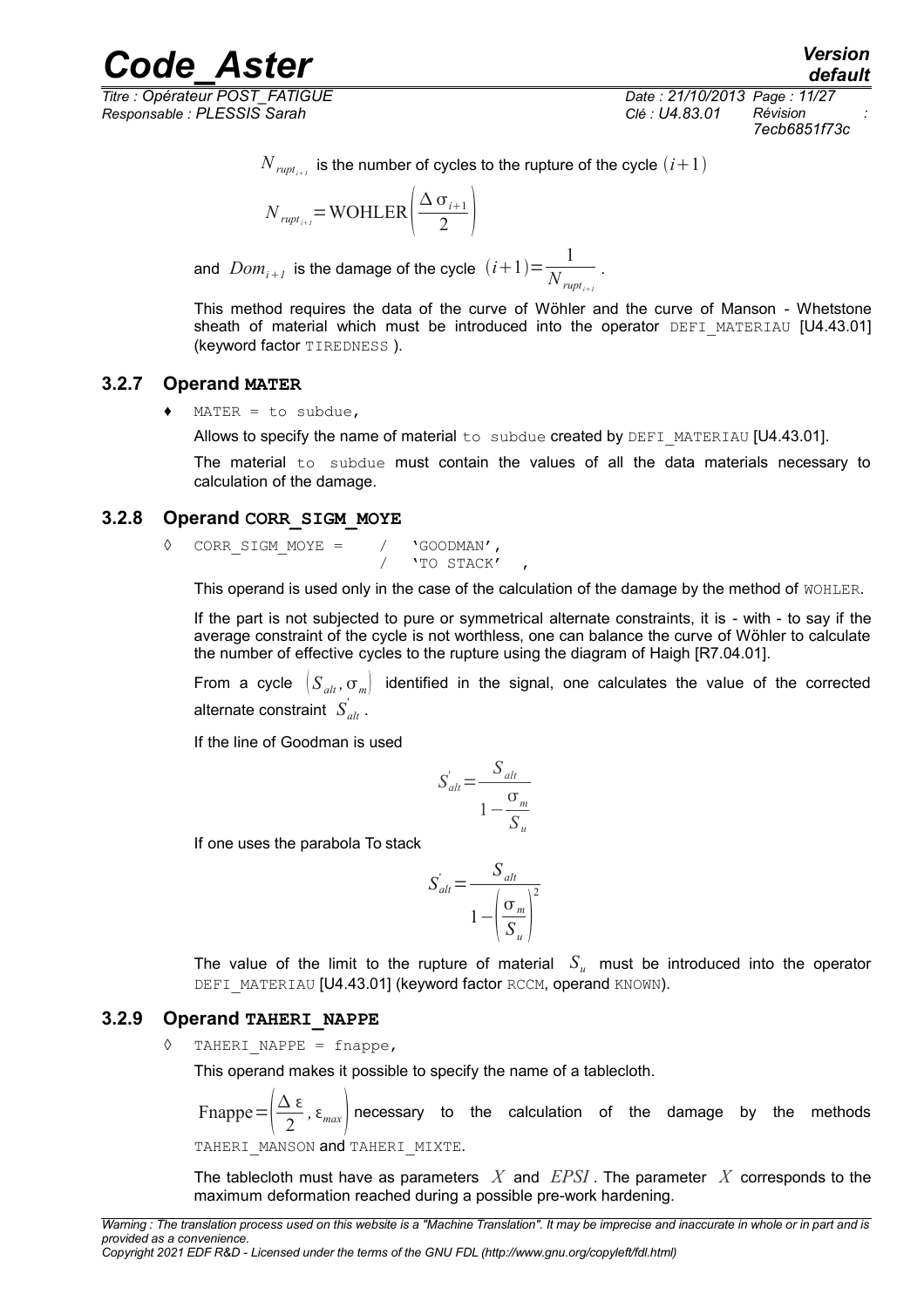*Titre : Opérateur POST\_FATIGUE Date : 21/10/2013 Page : 12/27 Responsable : PLESSIS Sarah Clé : U4.83.01 Révision :*

*7ecb6851f73c*

Tablecloth introduced under the operand TAHERI\_NAPPE is the cyclic curve of work hardening with pre-work hardening of material.

The cyclic curve of work hardening without pre-work hardening, given under the keyword TAHERI FONC, must be obligatorily one of the curves defining the tablecloth. This curve must be given for  $X=0$ .

### **3.2.10 Operand TAHERI\_FONC**

◊ TAHERI\_FONC = ffonc,

This operand makes it possible to specify the name of a function  $\sqrt{\frac{\Delta \sigma}{2}}$  $\frac{18}{2}$  necessary to

the calculation of the damage by the method TAHERI\_MANSON.

The parameter of this function must be SIGM.

This function is the cyclic curve of work hardening of material.

### **3.2.11 Operand OFFICE PLURALITY**

◊ OFFICE PLURALITY = 'LINEAR',

*i*

Methods of WOHLER, MANSON COFFIN and TAHERI calculate a value of damage for each elementary cycle extracted the uniaxial loading introduced by the user.

The operand OFFICE PLURALITY allows to ask the calculation of the total damage undergone by the structure in a point.

The only rule available is the rule To mine, which consists in summoning all the elementary damage  $D = \sum D_i$ 

## **3.3 Operands specific to the calculation of the type MULTIAXIAL**

### **3.3.1 Operand TYPE\_CHARGE**

This operand makes it possible to specify the type of loading applied to the structure:

- PERIODIC, the loading is periodic;
- NON PERIODIQUE, the loading is not periodical.

### **3.3.2 Operand HISTORY**

This keyword gathers all the phase of definition of the history of loading. History of loading can be the evolution of the tensor of constraints, total deflection and deformation plastic in the course of time.

It is noted that at least a type of the loading (forced, total deflection, deformation plastic) must be provided. For a type of the tensor, it is necessary to provide you S the very six components.

 In this operator, elastic strain = total deflection - plastic deformation. For the criterion which requires the elastic strain, the request of the total deflection is obligatory. If one does not inform the plastic deformation, one will take zero value.

### **3.3.2.1 Operands SIGM\_XX/SIGM\_YY/SIGM\_ZZ/SIGM\_XY/SIGM\_XZ/SIGM\_YZ**

Names of the functions or the formulas describing the history of each component of the tensor of the constraints in the course of time. Each function or formula depends on the parameter INST. All the functions or formulas must be defined for the same moments.

### **3.3.2.2 Operands EPS\_XX/ EPS\_YY/ EPS\_ZZ/ EPS\_XY/ EPS\_XZ/ EPS\_YZ**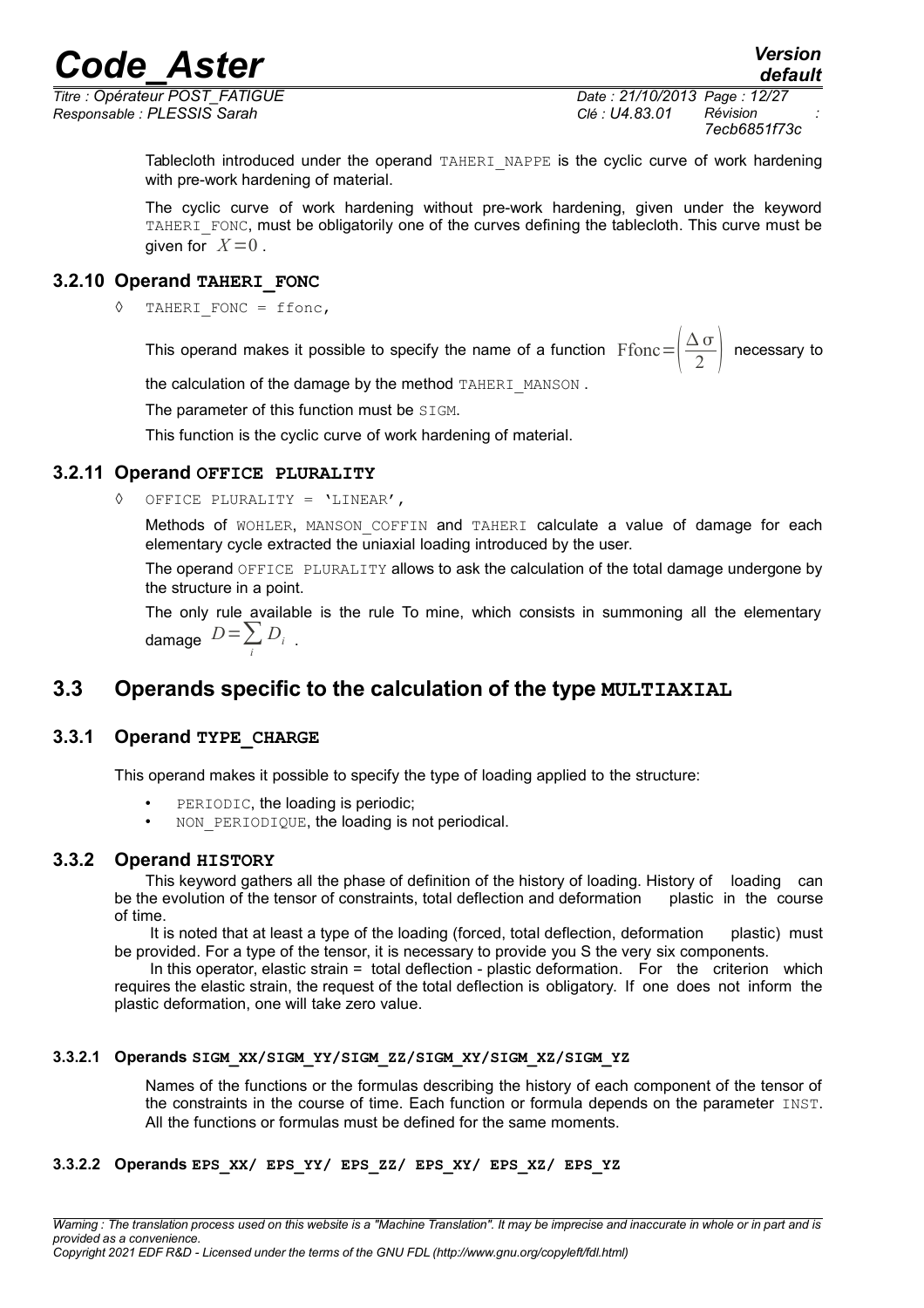*Code\_Aster Version*<br>default<sub>e:</sub> Opérateur POST\_FATIGUE *Date*: 21/10/2013\_Page: 13/27

*Titre : Opérateur POST\_FATIGUE Date : 21/10/2013 Page : 13/27 Responsable : PLESSIS Sarah Clé : U4.83.01 Révision :*

*default 7ecb6851f73c*

Names of the functions or the formulas describing the history of each component of the tensor of the total deflections in the course of time. Each function or formula depends on parameter INST. All the functions or formulas must be defined for the same moments.

### **3.3.2.3 Operands EPSP\_XX/ EPSP\_YY/ EPSP\_ZZ/ EPSP\_XY/ EPSP\_XZ/ EPSP\_YZ**

Names of the functions or the formulas describing the history of each component of the tensor of the total deflections in the course of time. Each function or formula depends on parameter INST. All the functions or formulas must be defined for the same moments.

### **3.3.3 Operand CHAM\_MATER**

 $CHAM$  MATER = chan matter

Allows to specify the name of the field of material cham mater created by AFFE\_MATERIAU [U4.43.03].

The material to subdue defined with the order  $DEFI$  MATERIAU and which is used for the assignment of material to the grid with the order AFFE\_MATERIAU must contain the definition of the curve of Wöhler as well as the necessary information with the implementation of the criterion, see the keywords factors TIREDNESS and CISA PLAN CRIT order DEFI\_MATERIAU [U4.43.01].

The keyword CHAM MATER is not obligatory when one uses a formula for the damage.

### **3.3.4 Operand COEF\_PREECROU**

◊ COEF\_PREECROU = / coef\_pre,  $/ 1.0.$ 

This coefficient is used to take into account the effect of a possible pre-work hardening.

### **3.3.5 Operand COEF\_CORR**

◊ COEF\_CORR = corr,

The criteria of Crossland and Dang Van-Papadopoulos make it possible for periodic loadings to calculate a value  $R_{crit}$  who indicates if there is damage or not for the number of cycles associated with the limits with endurances  $\, \tau_{\,0} \,$  and  $\,d_{\,0}$  .

These criteria do not give a value of the damage, which can however be interesting.

With this intention, one proposes to use the value of the criterion and the curve of Wöhler of material, by defining an equivalent constraint:

$$
\sigma^* = (R_{\text{crit}} + b) \times \text{corr}
$$

Most curves of Wöhler are obtained with tests of alternate pure traction and compression. However the criterion of Dang-Van-Papadopoulos is a criterion in shearing. Consequently, it is necessary "to correct" the equivalent constraint  $\sigma^*$  before applying it to a curve of Wöhler obtained with tests of traction and compression; it is the role of the operand COEF\_CORR *.*

The value of the damage is obtained while applying  $\sigma^*$  on the curve of Wöhler of material.

So that there is coherence between the criterion and the curve of Wöhler, it is necessary that:

$$
\begin{vmatrix} \sigma^* \le \tau_0 & \text{pas de dommage} \\ \sigma^* > \tau_0 & \text{dommage} \end{vmatrix}
$$

for a curve of Wöhler defined in shearing and that:

 $\sigma^* > d_0$  dommage  $\sigma^*$ ≤*d*<sub>0</sub> pas de dommage

*Copyright 2021 EDF R&D - Licensed under the terms of the GNU FDL (http://www.gnu.org/copyleft/fdl.html)*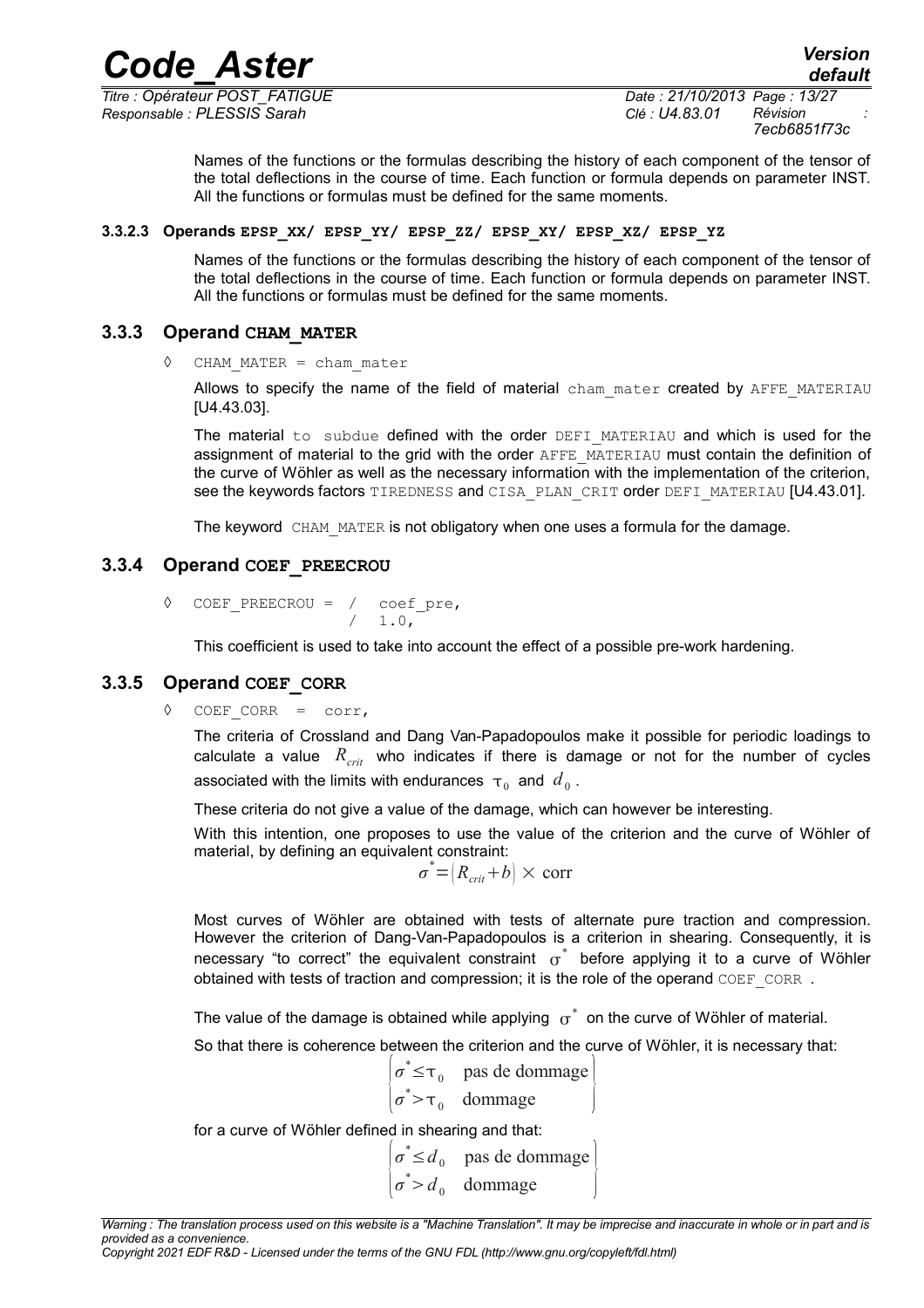*Responsable : PLESSIS Sarah Clé : U4.83.01 Révision :*

*Titre : Opérateur POST\_FATIGUE Date : 21/10/2013 Page : 14/27 7ecb6851f73c*

*default*

for a curve of Wöhler defined in traction and compression.

The user can thus specify a value  $corr$ , by taking account of the type of curve of Wöhler it has. The value taken by default for  $\cos$   $d_{0}$  on  $d_{0}$  $\frac{\textcolor{blue}{\mathbf{-0}}}{\textcolor{blue}{\mathbf{\tau}}_0}$  , in coherence with curves of Wöhler in traction

- compression.

**Note:**

*If*  $R_{crit}$ <0, if the prolongation on the left of the curve of Wöhler is linear (in *DEFI\_FONCTION (… PROL\_GAUCHE = 'LINEAR'…)), the user will obtain a damage different from zero. To obtain a null damage when*  $R_{crit}$  <0, it is necessary that the *prolongation on the left is equal to 'EXCLUDED' or 'CONSTANT' .*

### **3.3.6 Operand CRITERION**

♦ CRITERION = / 'MATAKE\_MODI\_AC', / 'DANG\_VAN\_MODI\_AC', / 'MATAKE\_MODI\_AV', / 'DANG\_VAN\_MODI\_AV', / 'FATESOCI\_MODI\_AV', / 'FORMULE\_CRITERE', / 'CROSSLAND', / 'PAPADOPOULOS',

The user introduces the values of each component of the tensor of the constraints in various moments  $(\bm{y}_0, \dots, \bm{t}_N)$  , and it is supposed that  $\begin{bmatrix} t_{0, t}^T t_N \end{bmatrix}$  is one period of the loading.

The loadings can be constraints, total deflections, plastic deformations or combinations of these parameters.

The following table lists criteria of starting available for two types of loadings.

| TYPE CHARGE = $'PERIODIC'$ | TYPE CHARGE = 'NON PERIODIOUE' |
|----------------------------|--------------------------------|
| 'MATAKE MODI AC'           | 'MATAKE MODI AV',              |
| 'DANG VAN MODI AC'         | 'DANG VAN MODI AV'             |
| PORMULE CRITERE'           | 'FATESOCI MODI AV'             |
| 'CROSSLAND'                | 'FORMULE CRITERE'              |
| 'PAPADOPOULOS'             |                                |

For the loading with constant amplitude, the operand CRITERION allows to specify the criterion which the half-amplitude will have to satisfy with maximum shearing. For the loading with variable amplitude, the operand CRITERION allows to specify the criterion which will have to satisfy the maximum damage.

The criteria of starting in Code Aster can be called by a name for the well established criteria. It is also possible for the user to build a criterion of starting by itself like a formula of predefined sizes. Notation:

| $\pm$                          | normal with the plan in which the amplitude of shearing is maximum;        |
|--------------------------------|----------------------------------------------------------------------------|
| $\mathbf n$                    |                                                                            |
| $\Delta \tau(n)$               | amplitude of shearing in constraint in a plan of normal $\mathbf n$ ;      |
| $\Delta \chi(\mathbf{n})$      | amplitude of shearing in deformation in a plan of normal $\mathbf n$ ;     |
| $N_{max}(\mathbf{n})$          | normal maximum constraint as regards normal n;                             |
| $\mathbf{\tau}_{\mathfrak{0}}$ | limit of endurance in alternate pure shearing;                             |
| $d_0$                          | limit of endurance in alternate pure traction and compression;             |
| $\mathbf{P}$                   | hydrostatic pressure;                                                      |
| $c_p$                          | coefficient being used to take into account a possible pre-work hardening; |

*Warning : The translation process used on this website is a "Machine Translation". It may be imprecise and inaccurate in whole or in part and is provided as a convenience. Copyright 2021 EDF R&D - Licensed under the terms of the GNU FDL (http://www.gnu.org/copyleft/fdl.html)*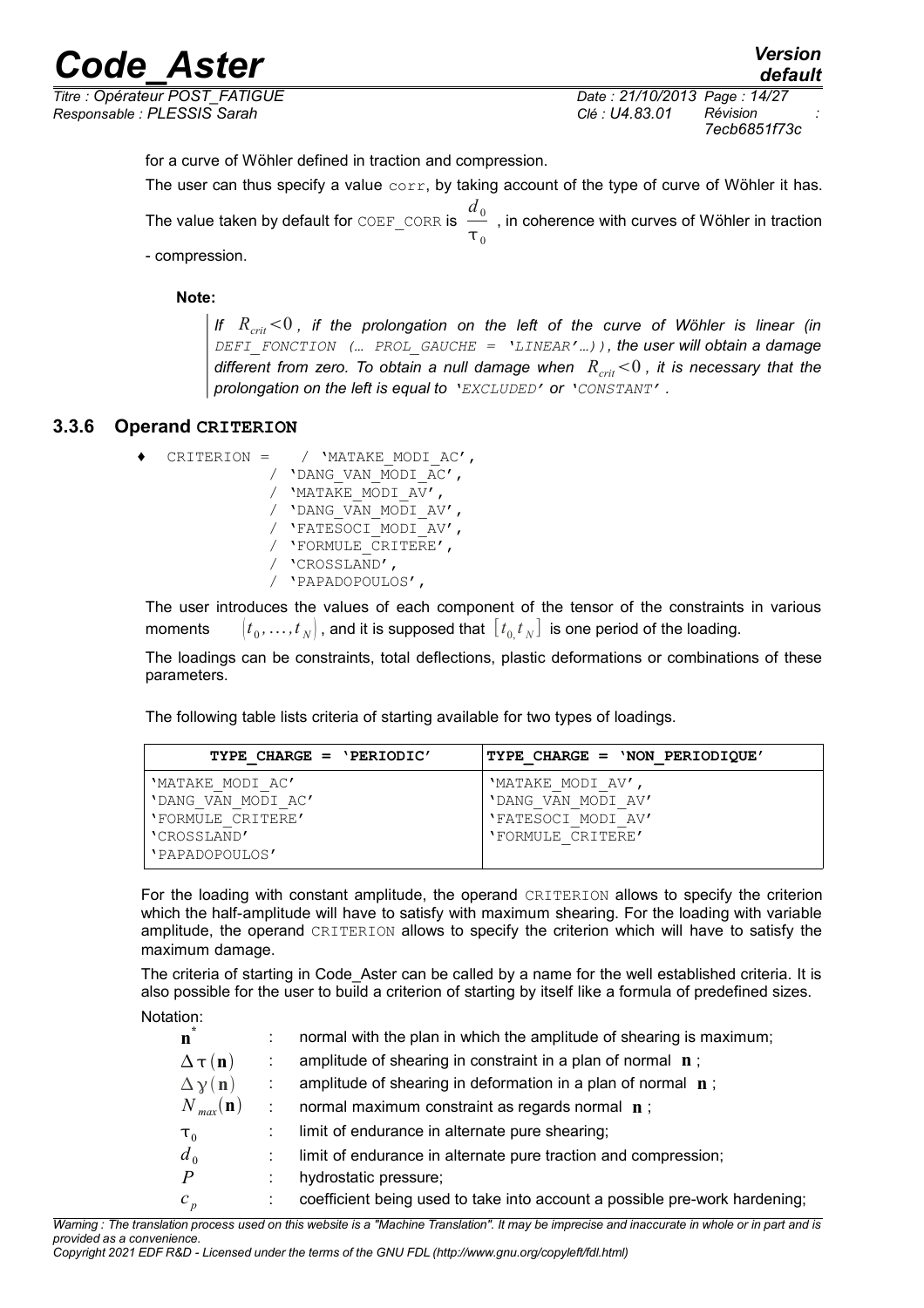*Titre : Opérateur POST\_FATIGUE Date : 21/10/2013 Page : 15/27 Responsable : PLESSIS Sarah Clé : U4.83.01 Révision :*

*7ecb6851f73c*

 $\sigma_{\nu}$ : elastic limit.

**Criterion MATAKE\_MODI\_AC**

The initial criterion of MATAKE is defined by the inequation [éq.3.12-1]:

$$
\frac{\Delta \tau}{2}(\mathbf{n}^*) + a N_{max}(\mathbf{n}^*) \le b
$$

where  $a$  and  $b$  are two constant data by the user under the keywords  $MATEE$  and MATAKE B keyword factor CISA PLAN CRIT of DEFI MATERIAU, they depend on characteristic materials and are worth:

$$
a = \left(\tau_0 - \frac{d_0}{2}\right) / \frac{d_0}{2} \qquad b = \tau_0
$$

If the user has the results of two tensile tests compression, alternated and the other not, the constant ones *a* and *b* are given by:

$$
a = \frac{\Delta \sigma_2 - \Delta \sigma_1}{(\Delta \sigma_1 - \Delta \sigma_2) - 2\sigma_m},
$$
  

$$
b = \frac{\sigma_m}{(\Delta \sigma_2 - \Delta \sigma_1) + 2\sigma_m} \times \frac{\Delta \sigma_1}{2}
$$

with  $\Delta$   $\sigma_1^+$  the amplitude of loading for the alternate case  $\ (\sigma_m=0\)$  and  $\ \Delta\,\sigma_2^+$  the amplitude of loading for the case where the average constraint is nonworthless  $(\sigma_m \neq 0)$ .

,

We modify the initial criterion of MATAKE by introducing the definition of an equivalent constraint, noted  $\sigma_{_{eq}}(\mathbf{n}^*)$  :

$$
\sigma_{eq}(\mathbf{n}^*) = \left(c_p \frac{\Delta \tau}{2}(\mathbf{n}^*) + a N_{max}(\mathbf{n}^*)\right) \frac{f}{t},
$$

where  $f/t$  represent the report of the limits of endurance in inflection and alternating torsion, and must be well informed under the keyword COEF\_FLEX\_TORS keyword factor CISA PLAN CRIT Of DEFI MATERIAU.

#### **Criterion DANG\_VAN\_MODI\_AC**

The initial criterion of DANG VAN is defined by the inequation [éq 3.12-2]:

$$
\frac{\Delta \tau}{2}(\mathbf{n}^*) + a \, P \le b \tag{6q 3.12-2}
$$

where  $a$  and  $b$  are two constant data by the user under the keywords  $D$  VAN A and D\_VAN\_B keyword factor CISA PLAN CRIT of DEFI MATERIAU, they depend on characteristic materials. If the user has two tensile tests compression, alternate other not constants  $a$  and  $b$  are worth:

$$
a = \frac{3}{2} \times \frac{\Delta \sigma_2 - \Delta \sigma_1}{(\Delta \sigma_1 - \Delta \sigma_2) - 2 \sigma_m} \qquad b = \frac{\sigma_m}{(\Delta \sigma_2 - \Delta \sigma_1) + 2 \sigma_m} \times \frac{\Delta \sigma_1}{2}
$$

with  $\Delta$   $\sigma_1$  the amplitude of loading for the alternate case  $\;(\sigma_m=0)\;\Delta\,\sigma_2\;$  and for the case where the average constraint is nonworthless  $(\sigma_m \neq 0)$ .

Moreover, we define an equivalent constraint within the meaning of DANG VAN, noted  $\sigma_{_{eq}}(\mathbf{n}^*)$  :

$$
\sigma_{eq}(\mathbf{n}^*) = \left(c_p \frac{\Delta \tau}{2}(\mathbf{n}^*) + aP\right)\frac{c}{t}
$$

*Copyright 2021 EDF R&D - Licensed under the terms of the GNU FDL (http://www.gnu.org/copyleft/fdl.html)*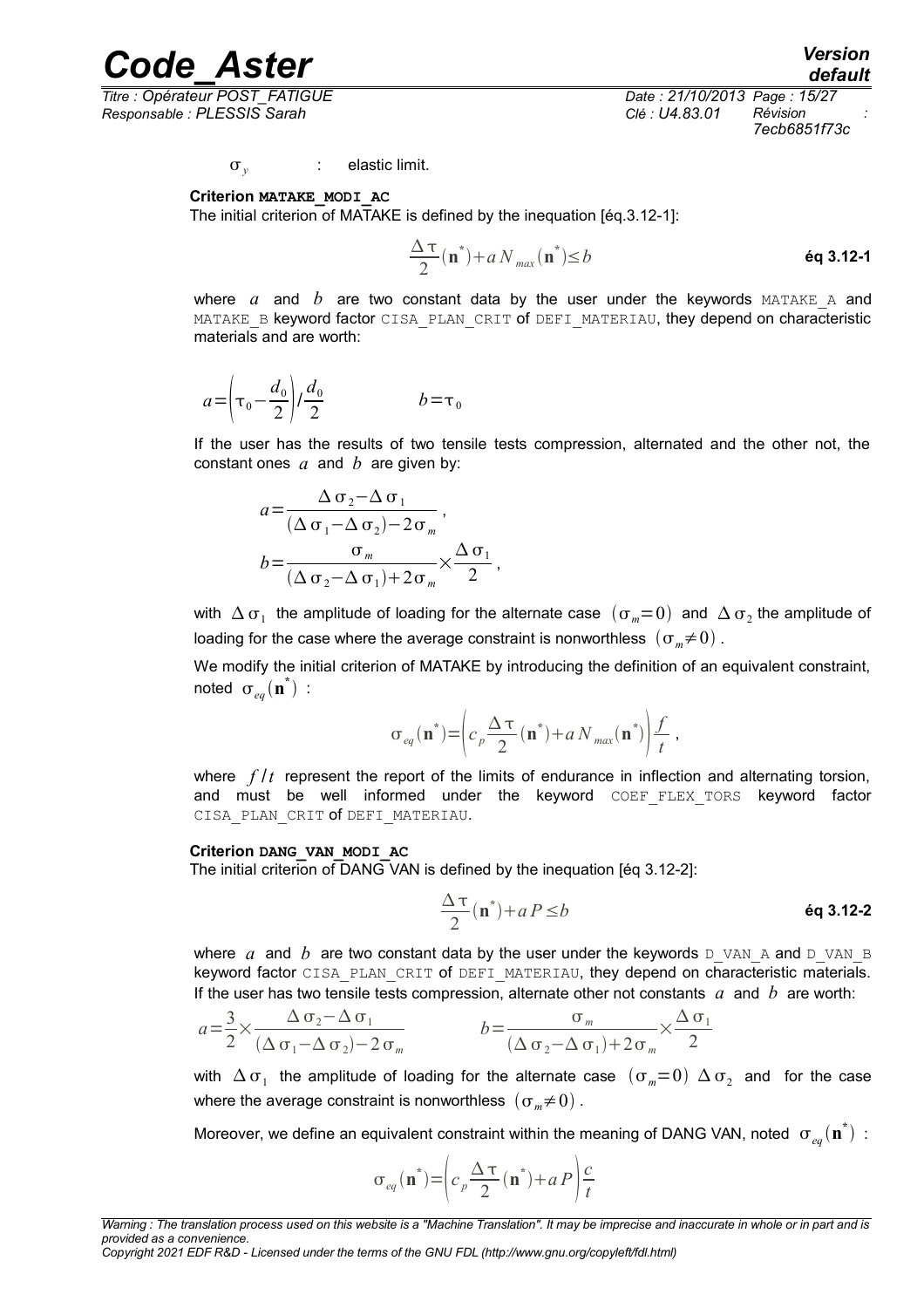*Responsable : PLESSIS Sarah Clé : U4.83.01 Révision :*

*7ecb6851f73c*

where  $c/t$  represent the report of the limits of endurance in alternated shearing and traction, and must be well informed under the keyword COEF CISA\_TRAC keyword factor CISA\_PLAN\_CRIT of DEFI\_MATERIAU.

For more information, to consult the document [R7.04.04].

### **Criterion MATAKE\_MODI\_AV**

The criterion MATAKE\_MODI\_AV is an evolution of the criterion of MATAKE. Contrary to the two preceding criteria, this criterion selects the critical plan according to the damage calculated in each plan. It is the plan in which the damage is maximum which is retained. This criterion is adapted to the nonperiodic loadings, which induces the use of a method of counting of cycles in order to calculate the elementary damage. To count the cycles, we use method RAINFLOW.

The once known elementary damage is cumulated linearly to determine the damage.

To calculate the elementary damage we project the history of shear stresses on one or two axes in order to reduce this one to a unidimensional function of  $\tau_p = f(t)$  time. After having extracted the elementary under-cycles from  $\tau_{p}^{\text{}}$  with method RAINFLOW we define an elementary equivalent constraint for any elementary under-cycle *i* :

$$
\sigma_{eq}^{i}(\mathbf{n}) = \alpha \left( c_p \frac{Max\left(\tau_{pl}^{i}(\mathbf{n}), \tau_{pl}^{i}(\mathbf{n})\right) - Min\left(\tau_{pl}^{i}(\mathbf{n}), \tau_{pl}^{i}(\mathbf{n})\right)}{2} + a \, Max\left(N_1^{i}(\mathbf{n}), N_2^{i}(\mathbf{n}), 0\right) \right)
$$
\n
$$
\text{éq 3.12-3}
$$

with  $\bf{n}$  the normal of the plan running,  $\tau^i_{\ {pl}} ({\bf{n}})$  and  $\tau^i_{\ {pl}} ({\bf{n}})$  values of projected shear stresses of the under-cycle i and  $N_1^i(\mathbf{n})$  and  $N_2^i(\mathbf{n})$  normal constraints of the under-cycle i. From  $\sigma_{eq}^{i}(\bf{n})$  and of a curve of tiredness we determine the number of cycles to the elementary rupture  $N^i(\bf{n})$  and corresponding damage  $\ D^i(\bf{n})$   $=$   $1/N^i(\bf{n})$  . In [éq 3.12 - 3]  $\ \alpha \ \$ is a corrective term which makes it possible to use a curve of tiredness in traction - compression. Constants *a* and  $\alpha$  must be well informed under the keywords MATAKE A and COEF FLEX TORS keyword factor CISA PLAN CRIT of DEFI\_MATERIAU.

We use a linear office plurality of damage. That is to say  $k$  the number of elementary undercycles, for a normal **n** fixed, the cumulated damage is equal to:

$$
D(\mathbf{n}) = \sum_{i=1}^{k} D^{i}(\mathbf{n})
$$
éq 3.12-4

To determine the normal vector  $\mathbf{n}^*$  corresponding to the maximum cumulated damage we vary **n**, the normal vector **n**<sup>\*</sup> corresponding to the maximum cumulated damage is then given by:

$$
D\left(\mathbf{n}^*\right) = \underset{\mathbf{n}}{\text{Max}}\left(D\left(\mathbf{n}\right)\right)
$$

### **Criterion DANG\_VAN\_MODI\_AV**

The approach and the techniques put in work to calculate this criterion are identical to those used for the criterion MATAKE MODI AV. The only difference lies in the definition of the elementary equivalent constraint where hydrostatic pressure *P* replace the maximum normal constraint *N max* :

$$
\sigma_{eq}^{i}(\mathbf{n}) = \alpha \left( c_p \frac{Max(\tau_{p1}^{i}(\mathbf{n}), \tau_{p2}^{i}(\mathbf{n})) - Min(\tau_{p1}^{i}(\mathbf{n}), \tau_{p2}^{i}(\mathbf{n}))}{2} + a \, Max\left(P_1^{i}(\mathbf{n}), P_2^{i}(\mathbf{n}), 0\right) \right)
$$

Constants *a* and  $\alpha$  are to be informed by the user under the keywords D VAN A and COEF CISA TRAC keyword factor CISA PLAN CRIT of DEFI\_MATERIAU.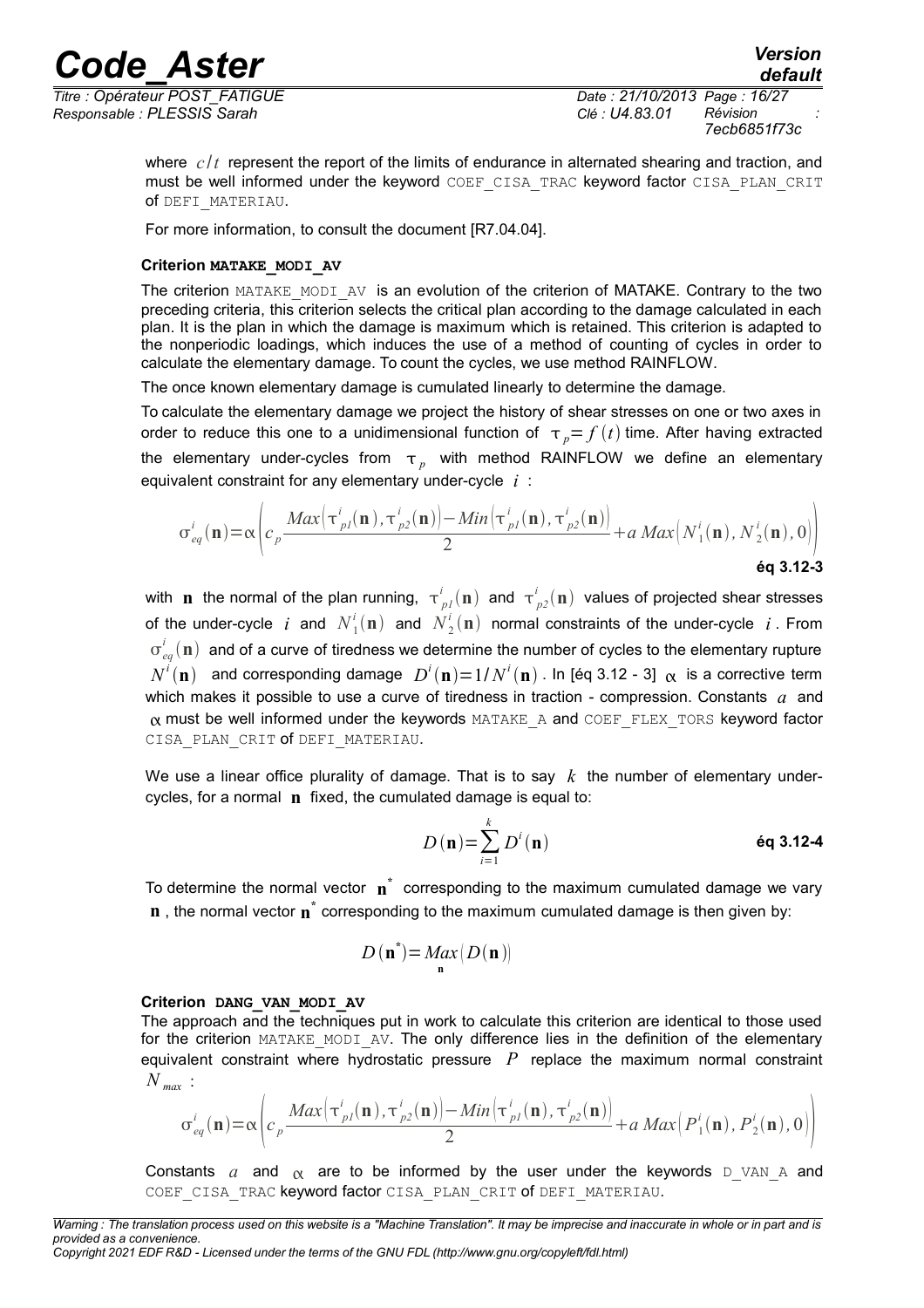*Titre : Opérateur POST\_FATIGUE Date : 21/10/2013 Page : 17/27 Responsable : PLESSIS Sarah Clé : U4.83.01 Révision :*

*default 7ecb6851f73c*

For more information to consult the document [R7.04.04].

### **Criterion FATESOCI\_MODI\_AV**

The criterion of FATEMI and SOCIE is defined by the relation:

$$
\varepsilon_{eq}(n) = \frac{\Delta \gamma(n)}{2} \left( 1 + k \frac{N_{max}(n)}{\sigma_y} \right)
$$

*Code\_Aster Version*

where *k* is a constant which depends on characteristic materials. Contrary to the other criteria, it uses shearing in deformation instead of shearing in constraint. Moreover, the various quantities which contribute to the criterion are multiplied and not added. The criterion of FATEMI and SOCIE is usable after an elastic design or elastoplastic. This criterion selects the critical plan according to the damage calculated in each plan. It is the plan in which the damage is maximum which is retained.

This criterion is adapted to the nonperiodic loadings, which leads us to use the method of counting of cycles RAINFLOW to calculate the elementary damage. The elementary damage is then cumulated linearly to determine the damage.

In order to calculate the elementary damage we project the history of shearing in deformation on one or two axes in order to reduce this one to a unidimensional function of time  $\gamma p = f(t)$ . After having extracted the elementary under-cycles with method RAINFLOW we define an elementary equivalent deformation for any elementary under-cycle *i* :

$$
\varepsilon_{eq}^{i}(\mathbf{n}) = \alpha c_p \left( \frac{Max\left(\mathbf{y}_{pl}^{i}(\mathbf{n}), \mathbf{y}_{p2}^{i}(\mathbf{n})\right) - Min\left(\mathbf{y}_{pl}^{i}(\mathbf{n}), \mathbf{y}_{p2}^{i}(\mathbf{n})\right)}{2} \right) \left(1 + a \, Max\left(N_1^{i}(\mathbf{n}), N_2^{i}(\mathbf{n}), 0\right)\right)
$$
\n
$$
\text{éq 3.12-5}
$$

with  $a = \frac{k}{\hbar}$  $\frac{\kappa}{\sigma_y}$ , n the normal with the plan running,  $\gamma^i_{pI}(\mathbf{n})$  and  $\gamma^i_{p2}(\mathbf{n})$  values of shearings in deformation projected of the under-cycle  $i$  ,  $N^i_{\rm 1}(\mathbf{n})$  and  $N^i_{\rm 2}(\mathbf{n})$  being two values of the normal constraint of the under-cycle  $i$  . From  $\epsilon_{eq}^{i}(\mathbf{n})$  and of a curve of Manson-Whetstone sheath we determine the number of cycles to the elementary rupture and  $N^i(\mathbf{n})$  corresponding damage  $D^{i}(\mathbf{n}) = 1/N^{i}(\mathbf{n})$ .

**It will be noted that the shearing strains used in the criterion of FATEMI and SOCIE are distortions**  $Y_{ij}$  (  $i \neq j$  ). If one uses the shearing strains of the tensorial type  $\epsilon_{ij}$  (  $i \neq j$  ), **they should be multiplied by a factor 2 because**  $\gamma_{ii} = 2 \epsilon_{ii}$ .

In the equation [éq 3.12-5],  $\alpha$  is a corrective term which to use a curve of Manson-Whetstone sheath obtained in traction and compression. *c <sup>p</sup>* is a coefficient which makes it possible to take into account a possible pre-work hardening.

Constants  $a$  and  $\alpha$  must be well informed under the keywords FATSOC A and COEF CISA TRAC keyword factor CISA PLAN CRIT order DEFI\_MATERIAU.

It is noted that a rigorous approach is to use the curve of Manson-Whetstone sheath obtained directly in torsion (which is not always available). The use of the curve of Manson-Whetstone sheath obtained in traction and compression with the corrective term  $\alpha$  (which is the relationship between two limits of endurance), as programmed in Code\_Aster, is thus an approximation.

As we use a linear office plurality of damage, if *m* is the number of elementary under-cycles, then for a normal **n** fixed, the cumulated damage is equal to: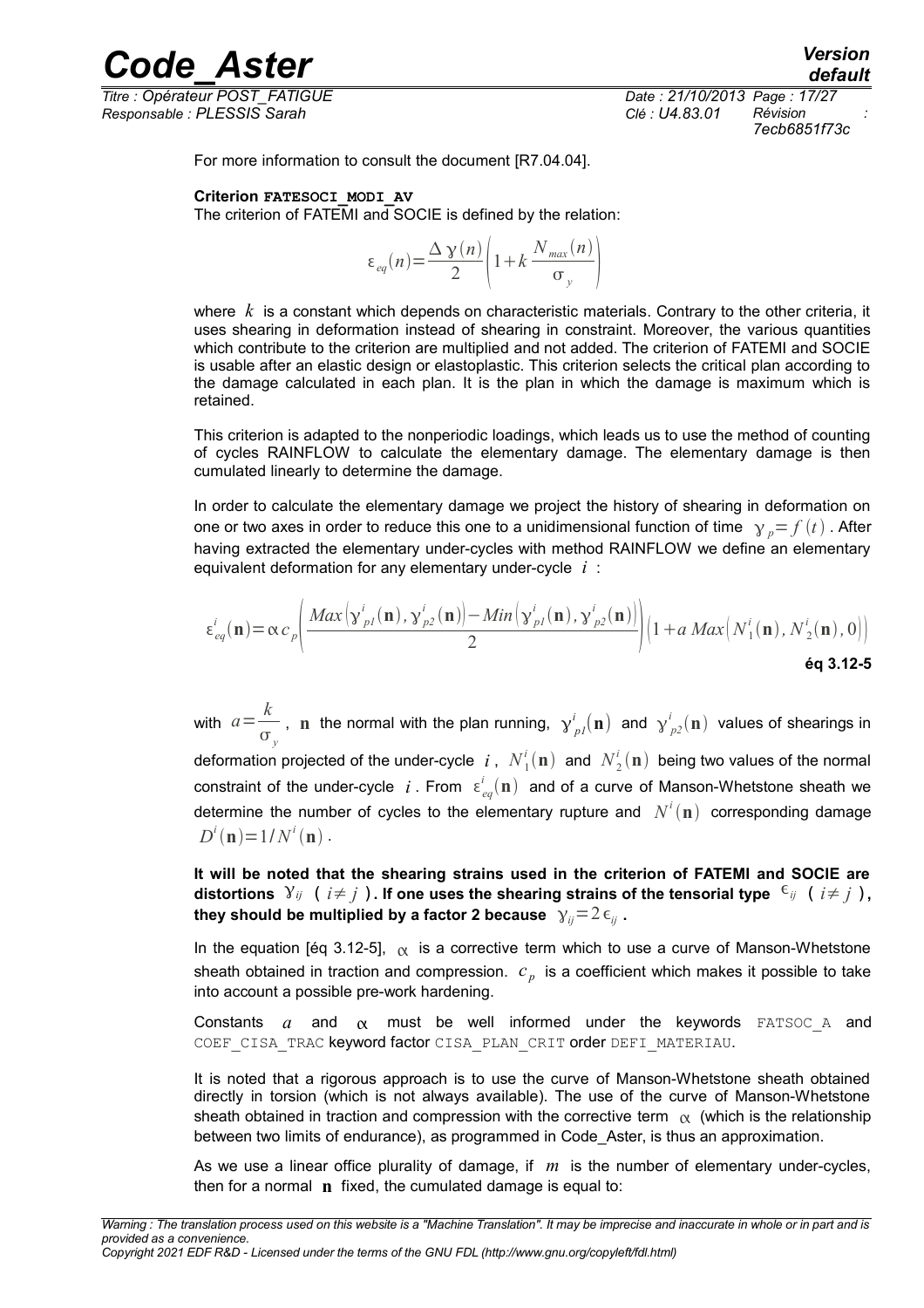*default*

*Titre : Opérateur POST\_FATIGUE Date : 21/10/2013 Page : 18/27 Responsable : PLESSIS Sarah Clé : U4.83.01 Révision :*

*7ecb6851f73c*

$$
D(\mathbf{n})\!=\!\sum_{i=1}^{m}D^{i}(\mathbf{n})
$$

To find the vector normal  $\mathbf{n}^*$  corresponding to the maximum cumulated damage we vary  $\mathbf{n}$  . The normal vector **n \*** associated with the maximum cumulated damage is then given by:

$$
D(\mathbf{n}^*) = \underset{\mathbf{n}}{\text{Max}}\left(D(\mathbf{n})\right)
$$

### **Criterion FORMULE\_CRITERE**

This kind of criterion makes it possible to the user to build a criterion like a formula of the sizes predefined. This criterion is based on a general relation:

"Equivalent size" = "Curve of life"

where the "equivalent Size" is a formula provided under the operand FORMULE GRDEQ (to see 3.4.6) and "Curve of life" is provided under the operand COURBE\_GRD\_VIE (see 3.4.7) that is to say by a function (counted or formulates, under the operand of  $\overline{Y}$ FORMULE VIE', to see 3.4.8), that is to say by a name of curve 'WOHLER' or 'MANSON C' defined beforehand in DEFI\_MATERIAU.

### **Criterion of Crossland**

The criterion is written:

$$
R_{crit} = \tau_a + a \cdot P_{max} - b
$$
  
where  

$$
\tau_a = \frac{1}{2} \max_{\substack{0 \le t_a \le T \\ 0 \le t_i \le T}} \max_{0 \le t_i \le T} ||\tilde{S}(t_1) - \tilde{S}(t_0)||
$$
 is the amplitude of cission  
with  $\tilde{S}$  diverter of the tensor of the constraints  $\sigma$ 

$$
P_{max} = Max_{0 \le t \le T} \left( \frac{1}{3} \text{ trace } \sigma \right) \text{ is the maximum hydrostatic pressure}
$$
  

$$
a = \frac{\left( \tau_0 - \frac{d_0}{\sqrt{3}} \right)}{\frac{d_0}{3}} \text{ and } b = \tau_0
$$

with  $\tau_{\scriptscriptstyle 0}$  limit of endurance in alternate pure shearing

and  $\,d_{\,0}\,$  limit of endurance in alternate pure traction and compression

### **Criterion of Dang Van-Papadopoulos**

The criterion is written:

$$
R_{crit} = k^* + a \cdot P_{max} - b
$$
  
where

$$
k^* = R
$$

*R* ray of the smallest sphere circumscribed with the way of loading within the space of diverters of constraints *S*

$$
R = \max_{0 \le t \le T} \sqrt{\frac{1}{2} \cdot (\tilde{S}(t) - C^*)} \cdot (\tilde{S}(t) - C^*)
$$
  

$$
C^* = \text{Min } \text{Max } \sqrt{(\tilde{S}(t) - C) \cdot (\tilde{S}(t) - C)}
$$
 is the center of the hypersphere

*Copyright 2021 EDF R&D - Licensed under the terms of the GNU FDL (http://www.gnu.org/copyleft/fdl.html)*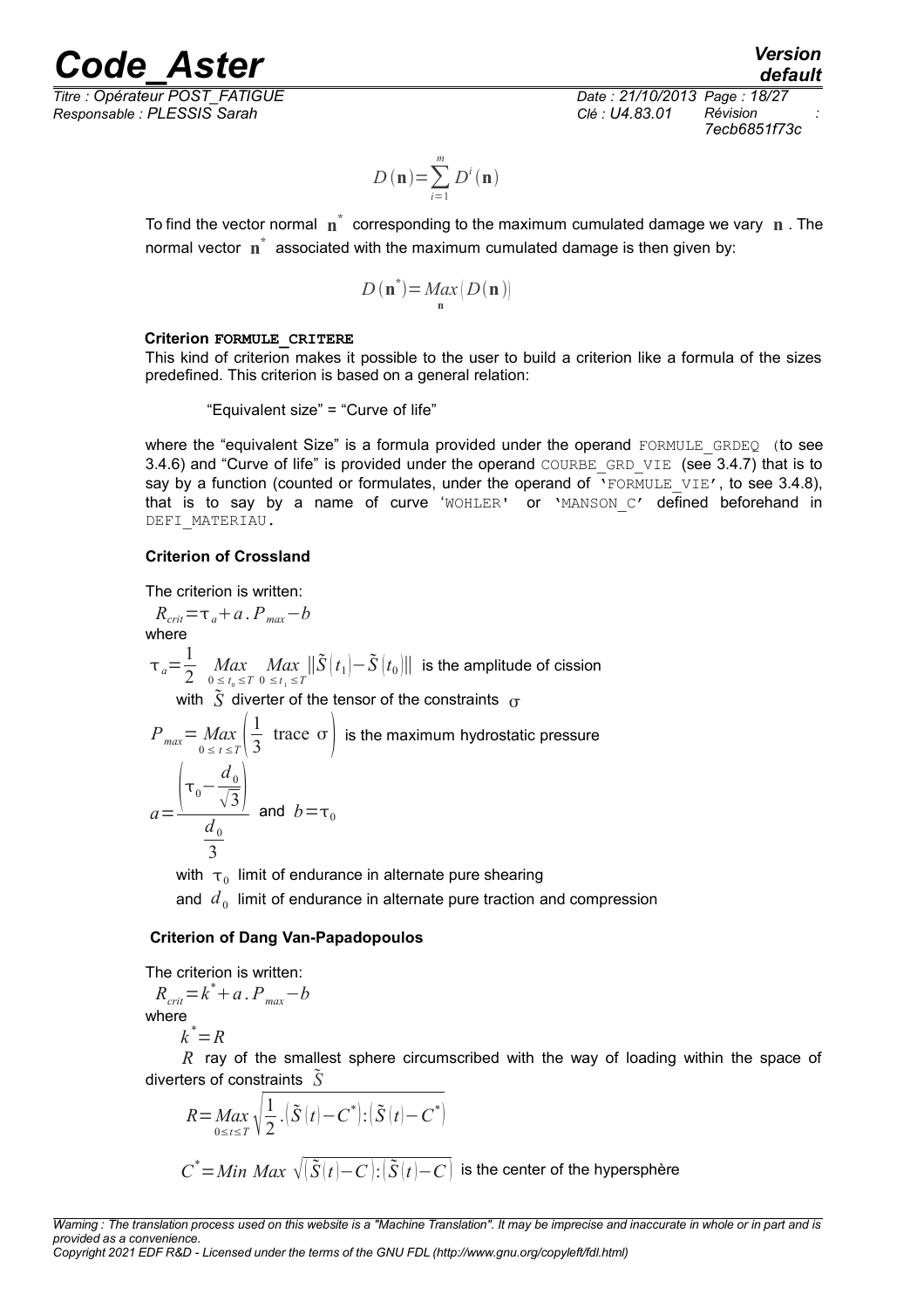*Titre : Opérateur POST\_FATIGUE Date : 21/10/2013 Page : 19/27 Responsable : PLESSIS Sarah Clé : U4.83.01 Révision :*

*7ecb6851f73c*

$$
P_{max} = \frac{Max}{0 \le t \le T} \left( \frac{1}{3} \text{ trace } \sigma \right)
$$
 is the maximum hydrostatic pressure

$$
a = \frac{\left(\tau_0 - \frac{d_0}{\sqrt{3}}\right)}{\frac{d_0}{3}} \text{ and } b = \tau_0
$$

with  $\vert \tau_{0} \vert$  limit of endurance in alternate pure shearing

and  $\,d_{\,0}\,$  limit of endurance in alternate pure traction and compression

### **Note:**

*The initial goal of these criteria Crossland and Dang Van-Papadopoulos is not to determine a value of damage, but a value of criterion Rcrit such as:*

 ${R}_{crit}$  > 0 dommage possible *Rcrit*≤0 pas de dommage

*One can also however to determine a value of damage.* 

### **3.3.7 Opéranof FORMULE\_GRDEQ**

**♦** FORMULE\_GRDEQ = for\_grd, [formula]

Allows to provide the formula of the criterion like a function of the sizes available. Lists sizes available for each type of loading are in the following table:

| TYPE CHARGE = $'PERIODIC'$ , CRITERION = $'FORMULE CRITER'$                                                                                     |
|-------------------------------------------------------------------------------------------------------------------------------------------------|
| The sizes available are:                                                                                                                        |
| 'DTAUMA': half-amplitude of maximum shear stress ( $\Delta \tau (\mathbf{n}^*)/2$ )                                                             |
| $'$ PHYDRM': hydrostatic pressure ( $P$ )                                                                                                       |
| 'NORMAX': maximum normal constraint on the critical level ( $N_{max}(\mathbf{n}^*)$ )                                                           |
| 'NORMOY': average normal constraint on the critical level ( $N_{\mathit{mov}}(n^*)$ )                                                           |
| 'EPNMAX': maximum normal deformation on the critical level ( $\epsilon_{Nmn}(\mathbf{n}^*)$ )                                                   |
| 'EPNMOY': average normal deformation on the critical level ( $\epsilon_{Nmov}(\mathbf{n}^*)$ )                                                  |
| 'DEPSPE': half-amplitude of the equivalent plastic deformation ( $\Delta \epsilon_{eq}^p/2$ )                                                   |
| 'EPSPR1': half-amplitude of the first principal deformation (with the taking into account of the sign)                                          |
| 'SIGNM1': maximum normal constraint on the level associated with $\epsilon_1$                                                                   |
| 'DENDIS': density of dissipated energy ( $W_{cv}$ )                                                                                             |
| 'DENDIE' : density of energy of the elastic distortions ( $W_{e}$ )                                                                             |
| 'APHYDR': half-amplitude of the hydrostatic pressure ( $P_a$ )                                                                                  |
| 'MPHYDR': average hydrostatic pressure ( $P_m$ )                                                                                                |
| 'DSIGEQ': half-amplitude of the equivalent constraint ( $\Delta \sigma_{eq}/2$ )                                                                |
| 'SIGPR1': half-amplitude of the first principal constraint (with the taking into account of the sign)                                           |
| 'EPSNM1': maximum normal deformation on the level associated with $\sigma_1$                                                                    |
| 'INVA2S': half-amplitude of the second invariant of the deformation $J_2(\epsilon)$                                                             |
| 'DSITRE': half-amplitude of the Tresca half-constraint ( $(\sigma_{max}^{Tresca} - \sigma_{min}^{Tresca})/4$ )                                  |
| 'DEPTRE': half-amplitude of the Tresca half-deformation ( $(\epsilon_{\text{max}}^{\text{Tresca}} - \epsilon_{\text{min}}^{\text{Tresca}})/4$ ) |

*Warning : The translation process used on this website is a "Machine Translation". It may be imprecise and inaccurate in whole or in part and is provided as a convenience. Copyright 2021 EDF R&D - Licensed under the terms of the GNU FDL (http://www.gnu.org/copyleft/fdl.html)*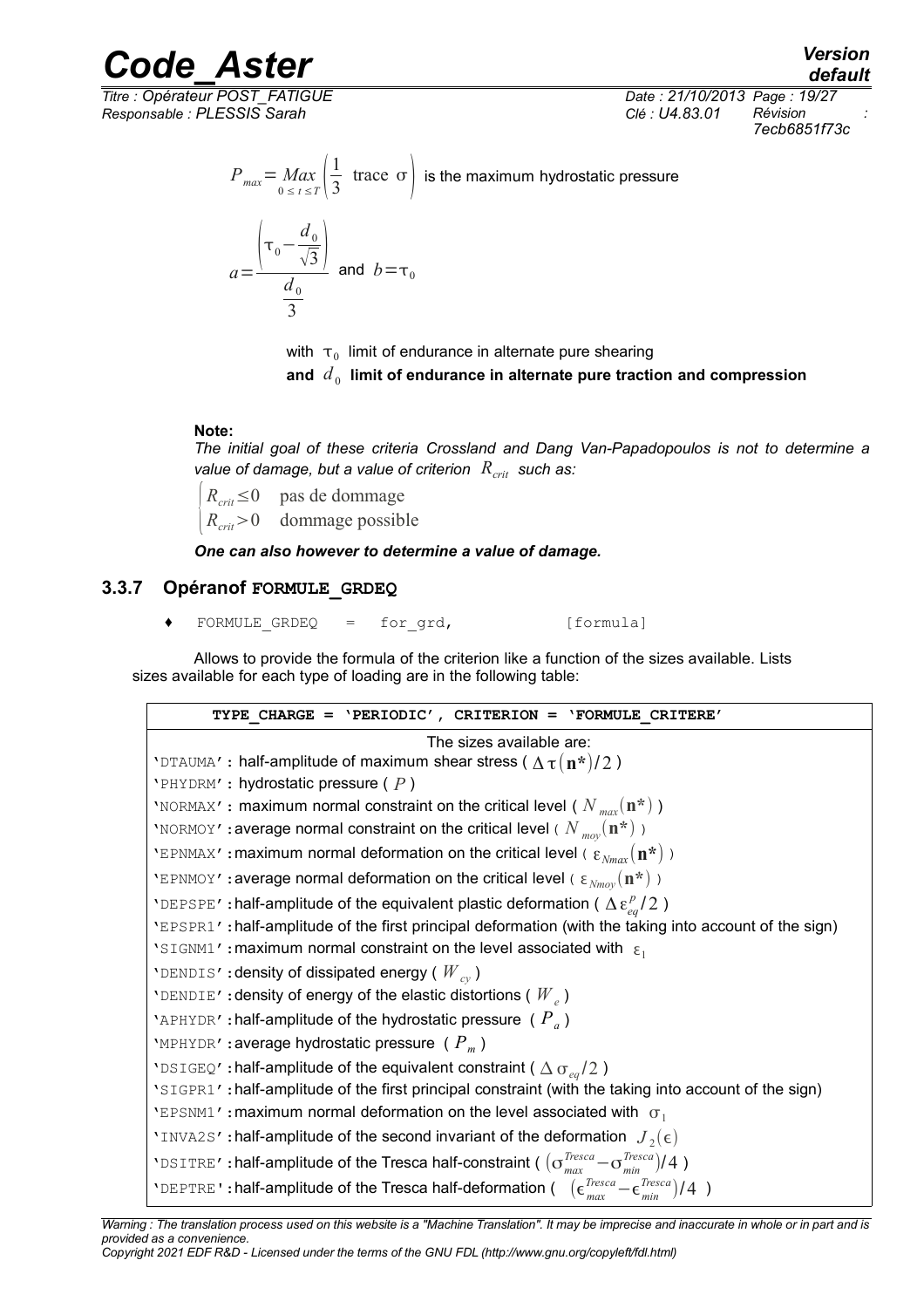*default*

| <b>'EPSPAC':</b> plastic deformation accumulated $p$<br>'RAYSPH': the ray of the smallest sphere circumscribed with the way of loading within the space of<br>diverters of the constraints $R$<br>'AMPCIS': amplitude of cission $\tau_a$<br>'DEPSEE': half-amplitude of the equivalent elastic strain ( $\Delta \epsilon_i^p/2$ )<br>There exist sizes depending on the orientation of the plan which pass through a point of material. For<br>these sizes, one defines criteria of the standard critical plan. The critical plan is the plan which makes<br>maximum a formula criticizes (see Opéranof FORMULE CRITIQUE).<br>'DTAUCR': half-amplitude of constraint shearing as regards normal N ( $\Delta \tau(n)/2$ ) |  |
|---------------------------------------------------------------------------------------------------------------------------------------------------------------------------------------------------------------------------------------------------------------------------------------------------------------------------------------------------------------------------------------------------------------------------------------------------------------------------------------------------------------------------------------------------------------------------------------------------------------------------------------------------------------------------------------------------------------------------|--|
|                                                                                                                                                                                                                                                                                                                                                                                                                                                                                                                                                                                                                                                                                                                           |  |
|                                                                                                                                                                                                                                                                                                                                                                                                                                                                                                                                                                                                                                                                                                                           |  |
|                                                                                                                                                                                                                                                                                                                                                                                                                                                                                                                                                                                                                                                                                                                           |  |
|                                                                                                                                                                                                                                                                                                                                                                                                                                                                                                                                                                                                                                                                                                                           |  |
|                                                                                                                                                                                                                                                                                                                                                                                                                                                                                                                                                                                                                                                                                                                           |  |
| 'DGAMCR': half-amplitude of deformation (of engineering) shearing as regards normal N<br>$\Delta \gamma(n)/2$ )                                                                                                                                                                                                                                                                                                                                                                                                                                                                                                                                                                                                           |  |
| 'DSINCR': half-amplitude of normal constraint as regards normal N ( $\Delta N(\mathbf{n})/2$ )<br>$(\Delta \epsilon_n(\mathbf{n})/2)$<br>'DEPNCR': half-amplitude of normal deformation as regards normal N<br>'MTAUCR': maximum constraint shearing as regards normal N ( $\tau_{max}(\mathbf{n})$ )                                                                                                                                                                                                                                                                                                                                                                                                                     |  |
| 'MGAMCR': deformation (of engineering) maximum shearing as regards normal N ( $\gamma_{max}(\mathbf{n})$ )<br>'MSINCR': maximum normal constraint as regards normal N ( $N_{max}(\mathbf{n})$ )<br>'MEPNCR': maximum normal deformation as regards normal $N \epsilon_{nmax}(n)$                                                                                                                                                                                                                                                                                                                                                                                                                                          |  |
|                                                                                                                                                                                                                                                                                                                                                                                                                                                                                                                                                                                                                                                                                                                           |  |
| $VDSAMPC$ : half-amplitude of plastic deformation (of engineering) shearing as regards normal N<br>$\Delta \chi^p/2$ )                                                                                                                                                                                                                                                                                                                                                                                                                                                                                                                                                                                                    |  |
| 'DEPNPC': half-amplitude of normal plastic deformation as regards normal N ( $\Delta \epsilon_{\rho}^p/2$ )                                                                                                                                                                                                                                                                                                                                                                                                                                                                                                                                                                                                               |  |
| 'MGAMPC': plastic deformation (of engineering) maximum shearing as regards normal N                                                                                                                                                                                                                                                                                                                                                                                                                                                                                                                                                                                                                                       |  |
|                                                                                                                                                                                                                                                                                                                                                                                                                                                                                                                                                                                                                                                                                                                           |  |
| $\gamma_{max}^p(n)$ )                                                                                                                                                                                                                                                                                                                                                                                                                                                                                                                                                                                                                                                                                                     |  |
| 'MEPNPC': maximum normal plastic deformation as regards normal $\mathbf{N}$ $\varepsilon_{max}^p(\mathbf{n})$                                                                                                                                                                                                                                                                                                                                                                                                                                                                                                                                                                                                             |  |
| It will be noted that there exist two types of shearing strain measurement: distortions of<br>shearing $Y_{ij}$ ( $i\neq j$ ) and shearing strains $\epsilon_{ij}$ ( $i\neq j$ ). Let us note that $Y_{ij}=2\epsilon_{ij}$ . For 'DGAMCR',<br>'MGAMCR', 'MGAMPC', the distortions of shearing were used $Y_{ij}$ .                                                                                                                                                                                                                                                                                                                                                                                                        |  |
| TYPE CHARGE = $'NON-PERIODIQUE'$ , CRITERION = $'FORMULE CRITERE'$                                                                                                                                                                                                                                                                                                                                                                                                                                                                                                                                                                                                                                                        |  |
| The sizes available are:                                                                                                                                                                                                                                                                                                                                                                                                                                                                                                                                                                                                                                                                                                  |  |
| 'TAUPR_1': projected shear stresses of the first top of the under-cycle ( $\tau_{pl}(\mathbf{n})$ )                                                                                                                                                                                                                                                                                                                                                                                                                                                                                                                                                                                                                       |  |
| 'TAUPR 2': projected shear stresses of the second top of the under-cycle ( $\tau_{n2}(n)$ )                                                                                                                                                                                                                                                                                                                                                                                                                                                                                                                                                                                                                               |  |
| 'SIGN 1': normal constraint of the first top of the under-cycle ( $N_1(\mathbf{n})$ )                                                                                                                                                                                                                                                                                                                                                                                                                                                                                                                                                                                                                                     |  |
| 'SIGN 2': normal constraint of the second top of the under-cycle ( $N_2(\mathbf{n})$ )                                                                                                                                                                                                                                                                                                                                                                                                                                                                                                                                                                                                                                    |  |
| 'PHYDR 1': hydrostatic pressure of the first top of the under-cycle                                                                                                                                                                                                                                                                                                                                                                                                                                                                                                                                                                                                                                                       |  |
| 'PHYDR 2': hydrostatic pressure of the second top of the under-cycle                                                                                                                                                                                                                                                                                                                                                                                                                                                                                                                                                                                                                                                      |  |
| 'EPSPR 1': shearing in deformation (tensorial type $\epsilon_{ij}$ (i#j)) projected first top of the under-cycle                                                                                                                                                                                                                                                                                                                                                                                                                                                                                                                                                                                                          |  |
| $(\gamma_{pl}(\mathbf{n}))$<br>'EPSPR 2': shearing in deformation (tensorial type $\epsilon_{ij}$ (i#j)) projected second top of the under-                                                                                                                                                                                                                                                                                                                                                                                                                                                                                                                                                                               |  |
| cycle( $y'_{n2}(n)$ )                                                                                                                                                                                                                                                                                                                                                                                                                                                                                                                                                                                                                                                                                                     |  |
| 'SIPR1 1': first principal constraint of the first top of the under-cycle ( $\sigma_1(1)$ )                                                                                                                                                                                                                                                                                                                                                                                                                                                                                                                                                                                                                               |  |
| 'SIPR1 2': first principal constraint of the second top of the under-cycle ( $\sigma_1(2)$ )                                                                                                                                                                                                                                                                                                                                                                                                                                                                                                                                                                                                                              |  |
| 'EPSN1 1': normal deformation on the level associated with $\sigma_1(1)$ first top of the under-cycle                                                                                                                                                                                                                                                                                                                                                                                                                                                                                                                                                                                                                     |  |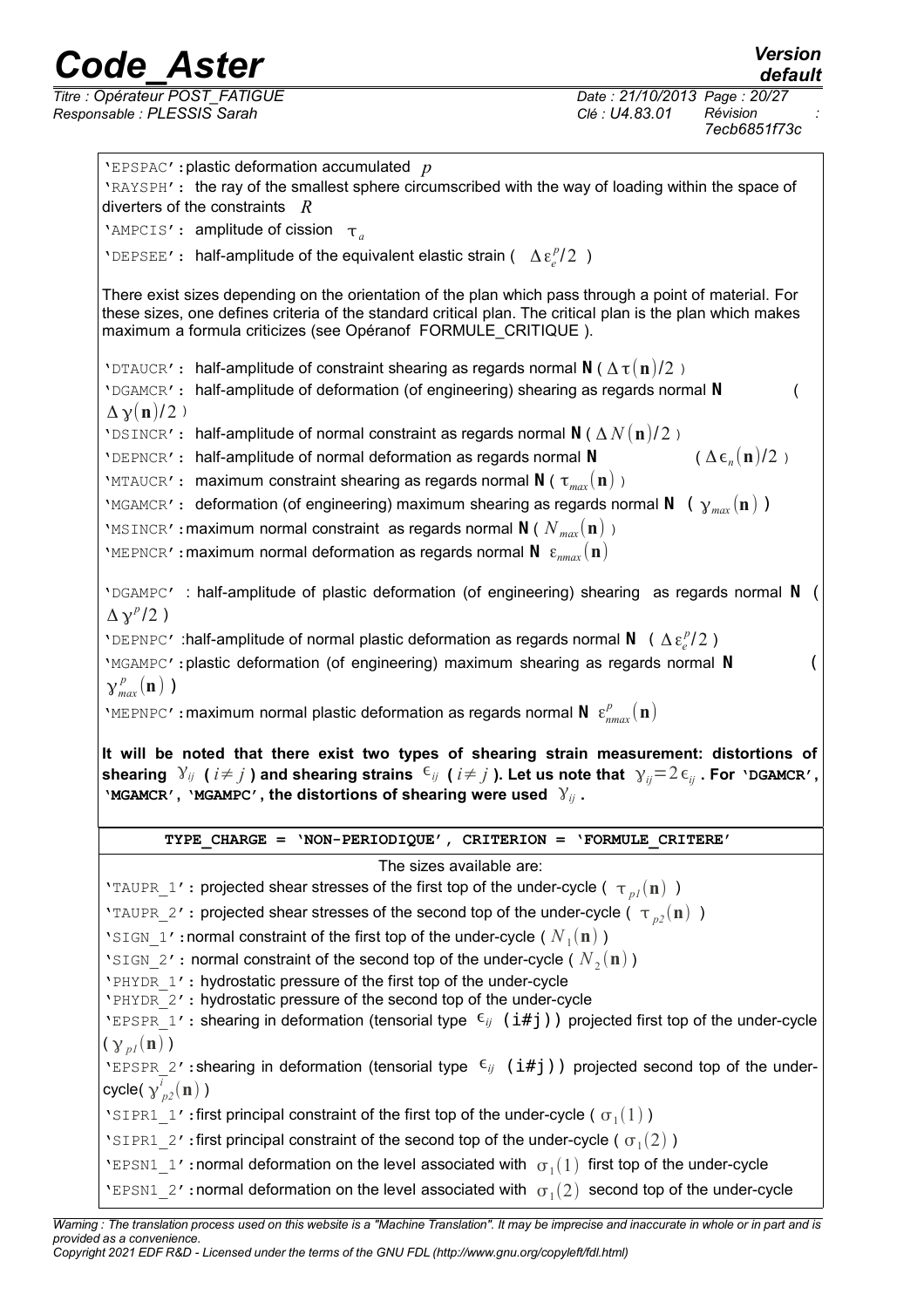*Titre : Opérateur POST\_FATIGUE Date : 21/10/2013 Page : 21/27 Responsable : PLESSIS Sarah Clé : U4.83.01 Révision :*

| 'ETPR1 1': first principal total deflection of the first top of the under-cycle ( $\epsilon_1^{tot}(1)$ )     |
|---------------------------------------------------------------------------------------------------------------|
| 'ETPR1 2': first principal total deflection of the second top of the under-cycle ( $\epsilon_1^{tot}(2)$ )    |
| 'SITN1_1': normal constraint on the level associated with $\epsilon_1^{tot}(1)$ first top of the under-cycle  |
| 'SITN1 2': normal constraint on the level associated with $\epsilon_1^{tot}(2)$ second top of the under-cycle |
| 'EPPR1_1': first principal plastic deformation of the first top of the under-cycle ( $\epsilon_1^p(1)$ )      |
| 'EPPR1 2': first principal plastic deformation of the second top of the under-cycle ( $\epsilon_1^p(2)$ )     |
| 'SIPN1 1': normal constraint on the level associated with $\epsilon_1^p(1)$ first top of the under-cycle      |
| 'SIPN1 2': normal constraint on the level associated with $\epsilon_1^p(2)$ second top of the under-cycle     |
| 'SIGEQ_1': equivalent constraint of the first top of the under-cycle ( $\sigma_{eq}(1)$ )                     |
| 'SIGEQ_2': equivalent constraint of the second top of the under-cycle ( $\sigma_{ea}(2)$ )                    |
| 'ETEQ_1': equivalent total deflection of the first top of the under-cycle ( $\epsilon_{ea}^{tot}(1)$ )        |
| 'ETEQ_2': equivalent total deflection of the second top of the under-cycle ( $\epsilon_{eq}^{tot}(2)$ )       |

### **Note:**

*1) For the periodic loading, the formula of criterion is used to determine the plan of maximum shearing if the parameter 'DTAUMA' is introduced into the formula.*

*2) For the loading not-periodical, after having extracted the elementary under-cycles with method RAINFLOW, we calculate an elementary equivalent size by the formula of criterion for any elementary under-cycle. It is noted that the under-cycle is represented by two states of stress or deformation, noted by the first and the second tops of the under-cycle.*

*3) Parameters of entries of the order FORMULA must be among those listed in the table above.*

*4) Expressions of certain sizes are in the document [R7.04.04].*

5) One stresses that the thermal deformation was not taken into account, i.e.,  $\epsilon^{tot} = \epsilon^e + \epsilon^p$ .

*6) The operators used in the formula must be in conformity with the syntax of Python as indicated in the note [U4.31.05].* 

### **3.3.8 Opéranof FORMULE\_CRITIQUE**

<span id="page-20-0"></span>◊ FORMULE\_CRITIQUE = for\_grd, [formula]

It keyword makes it possible to define a critical size that the critical plan makes maximum. It is necessary that this formula contains at least a parameter depend on the orientation of the plan.

### **3.3.9 Opéranof TOO BAD**

 $\text{TOO BAD}$  = / 'WOHLER', / 'MANSON\_C', / 'FORMES\_VIE'

This keyword makes it possible to provide a curve of connecting the size equivalent to the number of cycles to the rupture.

In *Code\_Aster,* the limit of endurance is fixed at 10 million cycles. If the calculated equivalent size is lower than the limit of endurance, the calculated damage is 0.

If TOO BAD = 'WOHLER', one will take the curve of Wohler ( $N_f = f(SIGM)$ ) defined in AFFE\_MATERIAU.

If  $\text{TOO}$  BAD = 'MANSON  $\text{C}'$ , one will take the curve of Manson-Whetstone sheath (  $N_f = f(EPSN)$ ) defined in AFFE\_MATERIAU.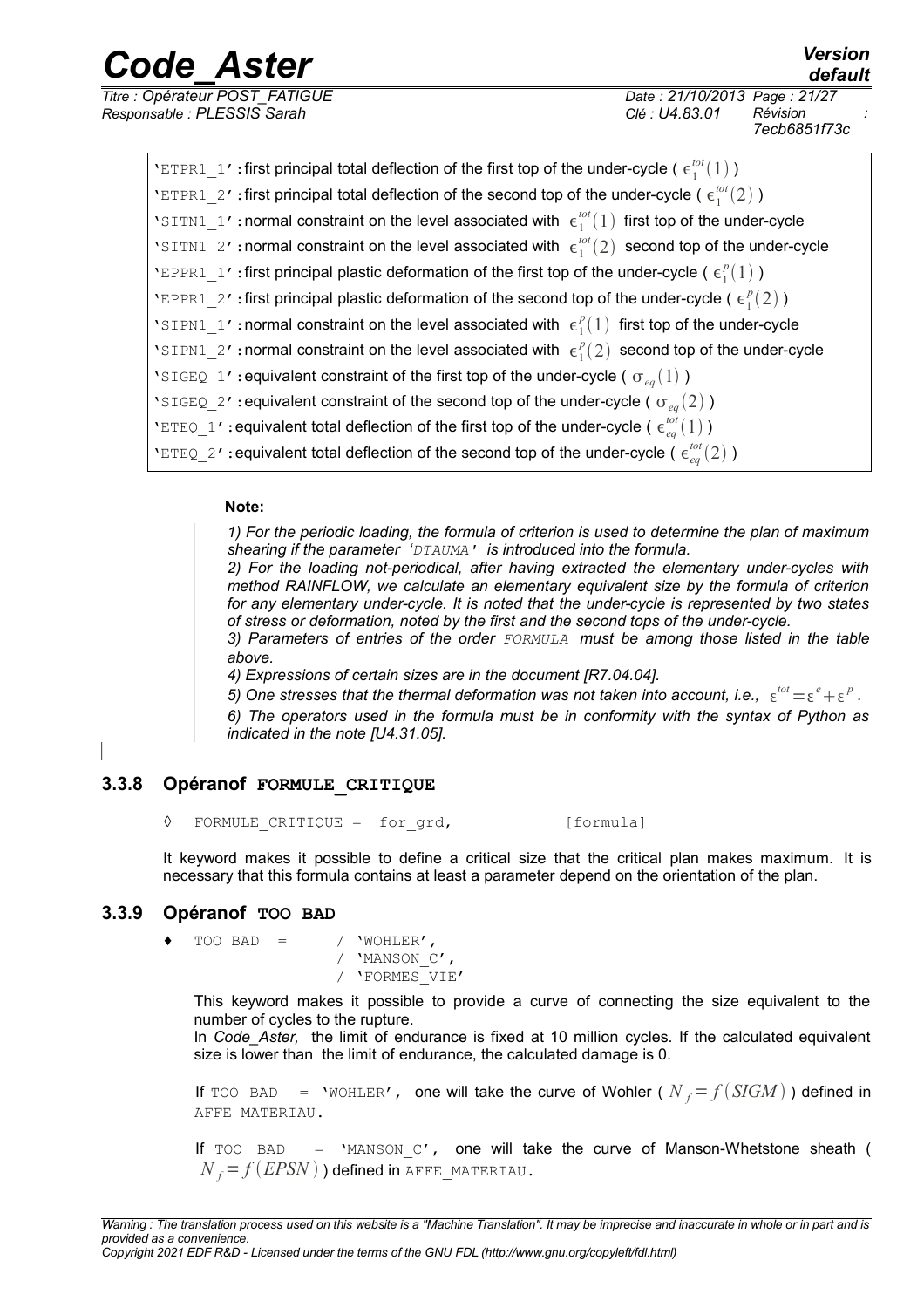*Responsable : PLESSIS Sarah Clé : U4.83.01 Révision :*

*Titre : Opérateur POST\_FATIGUE Date : 21/10/2013 Page : 22/27 7ecb6851f73c*

*default*

If DAMAGE =  $'$ FORMES VIE', one will provide a function defining the curve of life.

### **3.3.9.1 Opéranof FORMULE\_VIE**

 $\blacklozenge$  FORMULE VIE = for vie, / [formula]

Allows to specify the curve connecting the equivalent size and the lifetime. If for vie is provided by a tabulée function, it must be in the form:

 $N_f = f$  (grandeur équivalente).

If for vie is provided by a formula, it must be in the form: grandeur équivalente =  $f(N_f)$ .

In this case, the parameter of entry for the order FORMULA must be 'NBRUPT '(i.e.,  $N$ <sub>f</sub>).

[function]

### **3.3.10 Operand METHOD**

♦ METHOD = 'CERCLE\_EXACT'

Allows to specify the name of the method which will be used to calculate to it half amplitude of maximum shearing.

Method of 'CERCLE\_EXACT' is used to determine the circle circumscribed at the points which are in plans of shearing. This method rests on the process which consists in obtaining the circle which passes by three points, cf document [R7.04.04].

### **3.3.11 Operand PROJECTION**

♦ PROJECTION = / 'UN\_AXE',  $\overline{1}$  'DEUX AXES',

If the loading is not periodical, it is necessary to project the history of shearing on one or two axes, cf document [R7.04.04].

- UN\_AXE, the history of shearing is projected on an axis;
- $\cdot$  DEUX AXES, the history of shearing is projected on two axes.

### **3.3.12 Operand DELTA\_OSCI**

◊ DELTA\_OSCI = / delta, / 0.0,

> Filtering of the history of the loading. In all the cases, if the function remains constant or decreasing on more than two consecutive points one removes the intermediate points to keep only the two extreme points. Then, one removes history of loading the points for which the variation of the value of the constraint is lower than the value delta. By default delta is equal to zero, which amounts keeping all the oscillations of the loading, even those of low amplitude. For more information to see the documentation of the order POST\_FATIGUE, [U4.83.01], even operand.

### **3.4 Operands specific to the calculation of the type UNSPECIFIED**

The history of loading can be the evolution of the tensor of constraints, the cumulated plastic deformation and the temperature in the course of time.

### **3.4.1 Operand EPSP**

◊ EPSP = p,

Name of the function describing the history of the plastic deformation cumulated in the course of time, only for the calculation of the damage of LEMAITRE.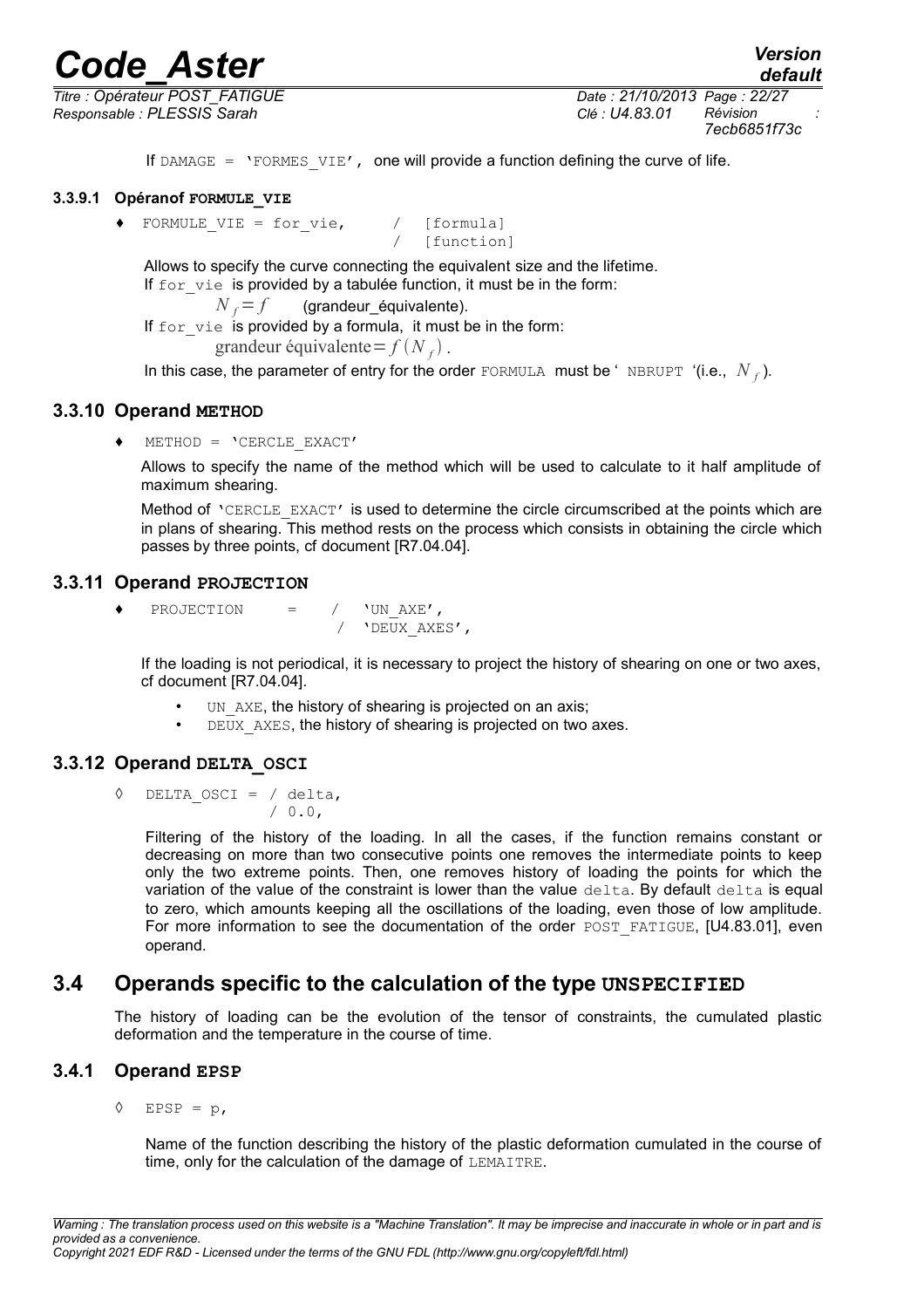*Titre : Opérateur POST\_FATIGUE Date : 21/10/2013 Page : 23/27 Responsable : PLESSIS Sarah Clé : U4.83.01 Révision :*

This function or formula depends on the parameter  $I\text{NST}$  and must be defined for the same moments as the functions or formulas describing the history of the components of the tensor of the constraints.

The operand EPSP must be used jointly with the operands SIGM XX,...

### **3.4.2 Operand TEMP**

 $\Diamond$  TEMP = temp,

Name of the function or the formula describing the history of the temperature in the course of time, only for the calculation of the damage of LEMAITRE. It is used in this case to determine the value of the mechanical characteristics (Young modulus  $E$ , Poisson's ratio  $\gamma$  and parameter material *S* ) at the moments of calculation of the damage.

This function or formula depends on the parameter  $I\text{NST}$  and must be defined for the same moments as the functions or formulas describing the history of the components of the tensor of the constraints.

The operand  $TEMP$  must be used jointly with the operands EPSP, SIGM  $XX,...$ 

### **3.4.3 Methods of Lemaître and Lemaître-Sermage**

These two methods make it possible to calculate the damage  $D(t)$  starting from the data of the tensor of the constraints  $\sigma(t)$  and of the plastic deformation cumulated  $p(t)$ .

They thus apply to unspecified loadings and are used only in post - treatment of a plastic or viscoplastic law having *p* like variable.

Evolution of *D* is defined by:

$$
\dot{D} = \frac{1}{(1-D)^{2s}} \left( \frac{1}{3ES} \cdot (1+\nu)\sigma_{eq}^2 + \frac{3}{2ES} (1-2\nu) \cdot \sigma_H^2 \right)^s \dot{p} \quad si \; p > p_d
$$
  

$$
D = 0 \qquad \text{sinon}
$$

where  $E$ : Young modulus,  $\sqrt{ }$ : Poisson's ratio,  $S$  and  $S$ : parameters material,  $\sigma_{eq}$ : equivalent constraint of von Mises,  $\sigma_H$ : hydrostatic pressure,  $p$ : cumulated plastic deformation and  $|p_{d}|$ : threshold of damage.

◊ DAMAGE = 'LEMAITRE',

Allows to calculate the damage of Lemaître or Lemaître-Sermage  $D(t)$  starting from the data of the tensor of the constraints  $\sigma(t)$  and of the cumulated plastic deformation  $p(t)$ . To note that the damage of Lemaître is obtained by assigning the value  $1.0$  with the exhibitor  $s$  ( $s=1$ ).

### **3.5 Operand INFORMATION**

 $\Diamond$  INFORMATION =  $/ 1$ ,

Impression:

- elementary cycles determined by the method of counting chosen by the user,
- elementary damage associated with each cycle for the methods WOHLER, MANSON COFFIN and TAHERI,
- damage of LEMAITRE in each point of calculation,
- total damage (if the user asked for his calculation).

*Warning : The translation process used on this website is a "Machine Translation". It may be imprecise and inaccurate in whole or in part and is provided as a convenience.*

*Copyright 2021 EDF R&D - Licensed under the terms of the GNU FDL (http://www.gnu.org/copyleft/fdl.html)*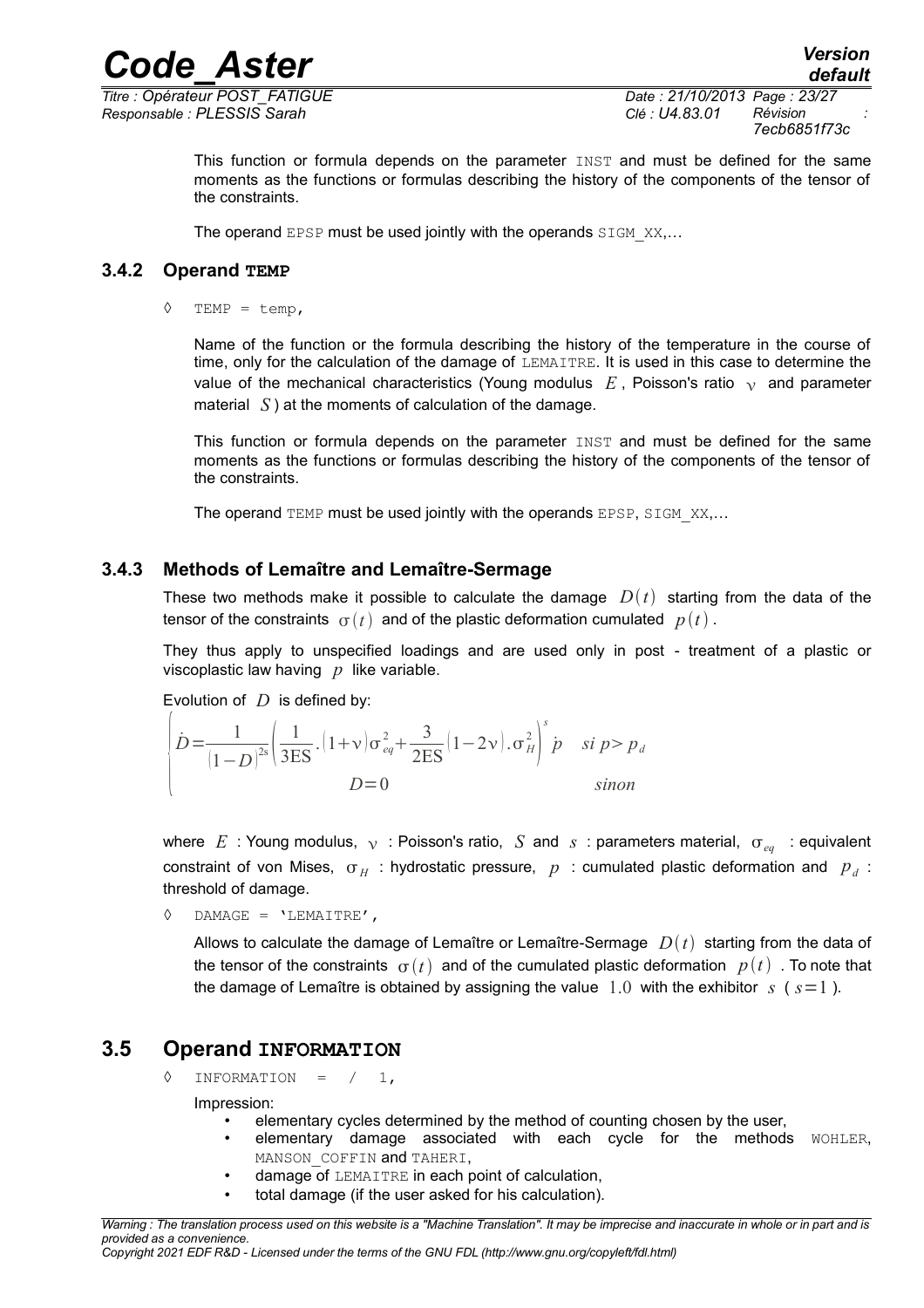*Titre : Opérateur POST\_FATIGUE Date : 21/10/2013 Page : 24/27 Responsable : PLESSIS Sarah Clé : U4.83.01 Révision :*

*default 7ecb6851f73c*

◊ INFORMATION = / 2,

Impression:

- history of loading introduced by the user under the operands  $SIGM$  and  $EPSI$ ,
- peaks extracted the history of loading (introduced under the operands SIGM and EPSI),
- elementary cycles determined by the method of counting chosen by the user,
- elementary damage associated with each cycle for the methods WOHLER, MANSON COFFIN and TAHERI,
- damage of LEMAITRE in each point of calculation,
- total damage (if the user asked for his calculation).

The impressions are made in the file message.

### **3.6 Operand TITLE**

◊ TITLE = title

Title associated with the table.

### **3.7 Produced table**

The operator POST\_FATIGUE create a table which is different according to calculations of post treatment carried out:

• **Uniaxial loading** (Wöhler methods, Manson-Whetstone sheath and Taheri).

The table understands five parameters:

| NB CYCL   | : many elementary cycles extracted by the method of counting,                       |
|-----------|-------------------------------------------------------------------------------------|
| VALE MIN  | values of the constraints or minimal deformations of each<br>elementary cycle,      |
| VALE MAX  | : values of the constraints or maximum deformations of each<br>elementary cycle,    |
| TOO BAD   | : values of the damage for each elementary cycle,                                   |
| DOMM CUMU | : value of the total damage after office plurality on all the elementary<br>cycles. |

### • **Loading multiaxial**

The table understands all the parameters constituting the criteria used.

Moreover, for all the criteria, it table understands:

| CRITERION    | name of criterion                                                                             |
|--------------|-----------------------------------------------------------------------------------------------|
| VALE CRITERE | value of criterion (size are equivalent)                                                      |
| NBRUP        | number of the cycle to the rupture (associate with a cycle or a<br>block of the under-cycles) |
| TOO BAD      | value of the damage of Wöhler (if requested by the user).                                     |

For the criteria of Crossland and Dang Van-Papadopoulos:

| AMPLI CISSION  | $:$ amplitude of the cission                                   |
|----------------|----------------------------------------------------------------|
| PRES HYDRO MAX | value of the maximum hydrostatic pressure,                     |
| RAYON SPHERE   | : the ray of the smallest sphere circumscribed with the way of |
|                | loading within the space of diverters of the constraints $R$   |

• **Unspecified loading** (damage of Lemaître and Lemaître-Sermage).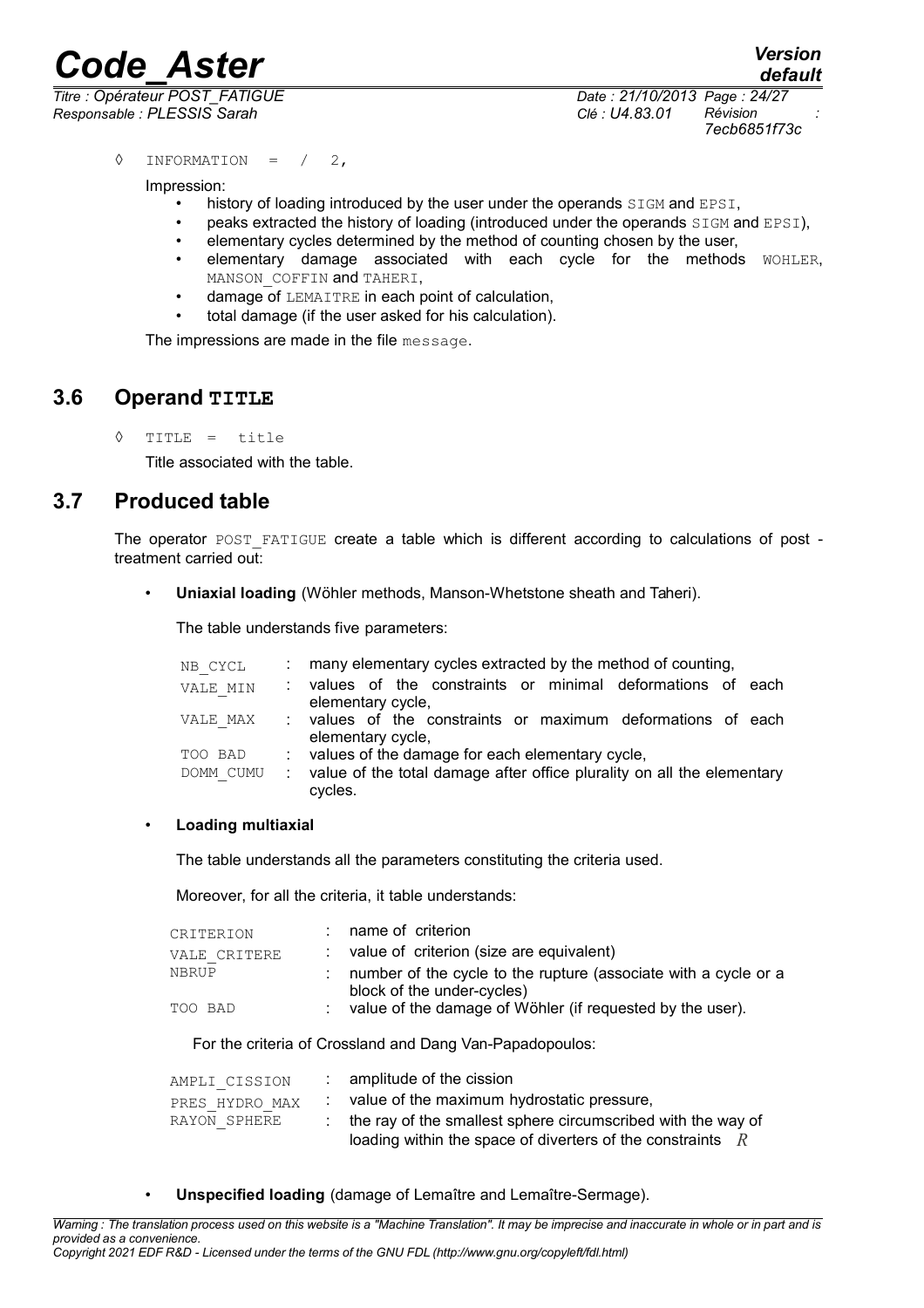

*Titre : Opérateur POST\_FATIGUE Date : 21/10/2013 Page : 25/27 Responsable : PLESSIS Sarah Clé : U4.83.01 Révision :*

*7ecb6851f73c*

The table understands two parameters:

TOO BAD : value of the damage in each point of discretization loading,

The order IMPR\_TABLE [U4.91.03] allows to print the produced table.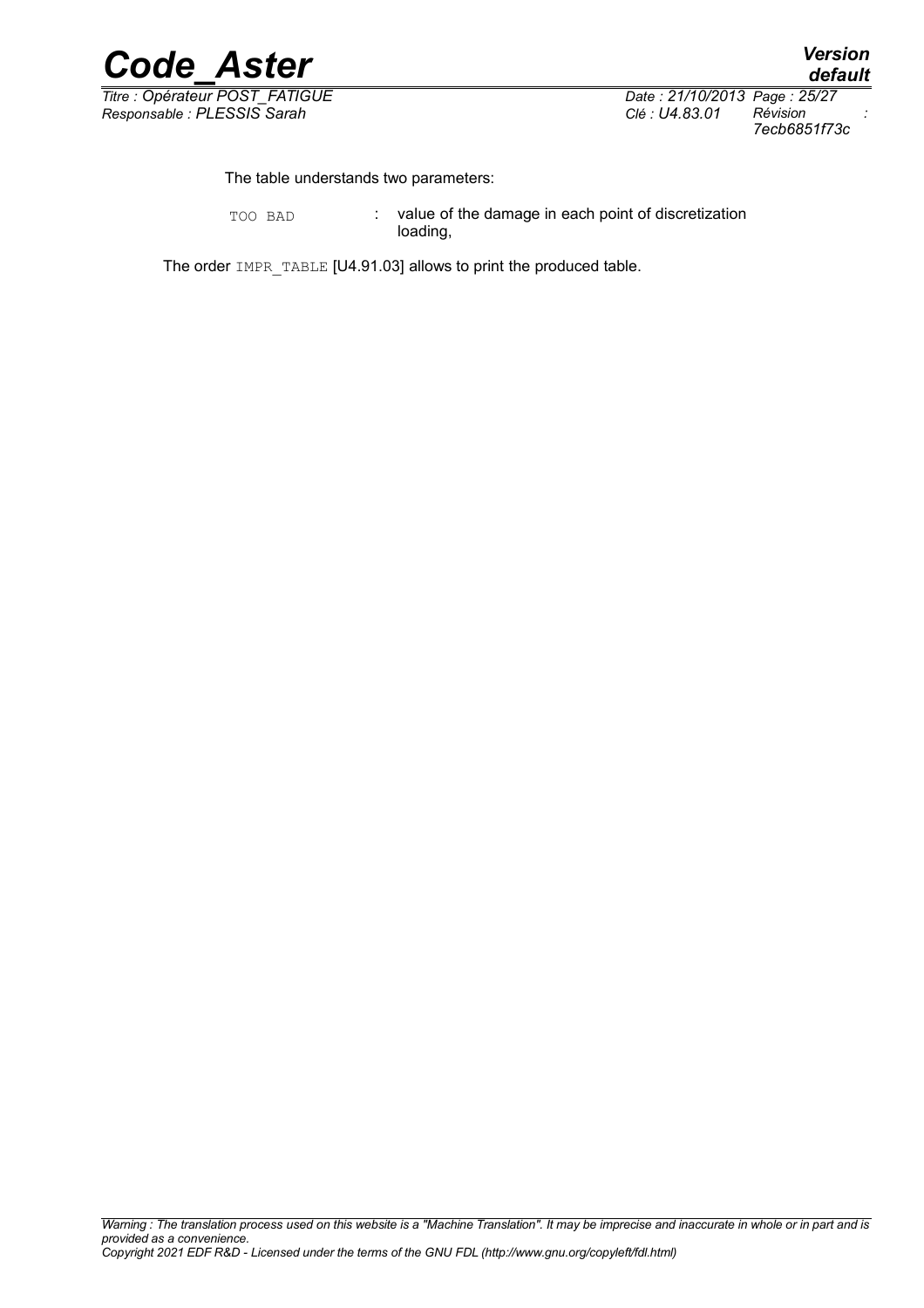*Responsable : PLESSIS Sarah Clé : U4.83.01 Révision :*

*7ecb6851f73c*

# **4 Size and components introduced into** *Code\_Aster*

The computed values are stored at the points of Gauss or the nodes according to the option selected. Size  $FACY-R$  (Cyclic Tiredness) was introduced into the catalogue of the sizes.

### **For the periodic loading and the criteria of the type of plan criticizes maximum shearing**

| DTAUM1  | first value of the half amplitude max of shearing in the critical plan                        |
|---------|-----------------------------------------------------------------------------------------------|
| VNM1X   | component $x$ normal vector with the plan criticizes related to DTAUM1                        |
| VNM1Y   | component $y$ normal vector with the plan criticizes related to DTAUM1                        |
| VNM1 Z  | component $z$ normal vector with the plan criticizes related to DTAUM1                        |
| SINMAX  | normal maximum constraint with the plan criticizes correspondent with DTAUM1                  |
| SINMOY  | normal average constraint with the plan criticizes correspondent with DTAUM1                  |
| EPNMAX  | normal maximum deformation with the plan criticizes correspondent with DTAUM1                 |
| EPNMOY  | average maximum deformation with the plan criticizes correspondent with DTAUM1                |
| SIGEO   | Constraint equivalent within the meaning of the criterion selected correspondent to<br>DTAUM1 |
| NBRUP   | many cycles before rupture (function of SIGEQ1 and of a curve of Wöhler)                      |
| TOO BAD | damage associated with NBRUP1 $(ENDO1=1/NBRUP1)$                                              |
| VNM2X   | component $x$ normal vector with the plan criticizes related to DTAUM2                        |
| VNM2Y   | component $y$ normal vector with the plan criticizes related to DTAUM2                        |
| VNM2Z   | component $z$ normal vector with the plan criticizes related to DTAUM2                        |

### **Table 5.5-1: Components specific to multiaxial cyclic tiredness for the periodic loading**

### **For the loading not-periodical and the criteria of the type of plan criticizes maximum damage**

| VNM1X   | component $x$ normal vector with the plan criticizes dependent with the damage max      |
|---------|-----------------------------------------------------------------------------------------|
| VNM1Y   | component $y$ normal vector with the plan criticizes dependent with the damage max      |
| VNM1Z   | component z normal vector with the plan criticizes dependent with the damage max        |
| TOO BAD | damage associated with the block with loading                                           |
| VNM2X   | component $x$ normal vector with the plan criticizes dependent with the damage max      |
| VNM2Y   | component $\gamma$ normal vector with the plan criticizes dependent with the damage max |
| VNM2Z   | component $z$ normal vector with the plan criticizes dependent with the damage max      |

### **Table 5.5-2: Components specific to multiaxial cyclic tiredness for the loading not-periodical**

The parameter ' DOMMAGE' is for operator POST FATIGUE. The parameter ENDO1/ENDO2 is for operator CALC\_FATIGUE

For the loading not-periodical, if there exists only one critical plan of the maximum damage,  $VNM2X$ , VNM2Y, VNM2Z are identical to VNM1X, VNM1Y, VNM1Z. If several plans exist, one an alarm emits and leaves the two foregrounds.

# **5 Examples**

## **5.1 Calculation of the damage of Wöhler (with correction of the average constraint)**

One will refer to CAS-test SZLZ100 (see [V9.01.100]).

# **5.2 Calculation of the damage of Taheri**

One will refer to CAS-test SZLZ108 (see [V9.01.108]).